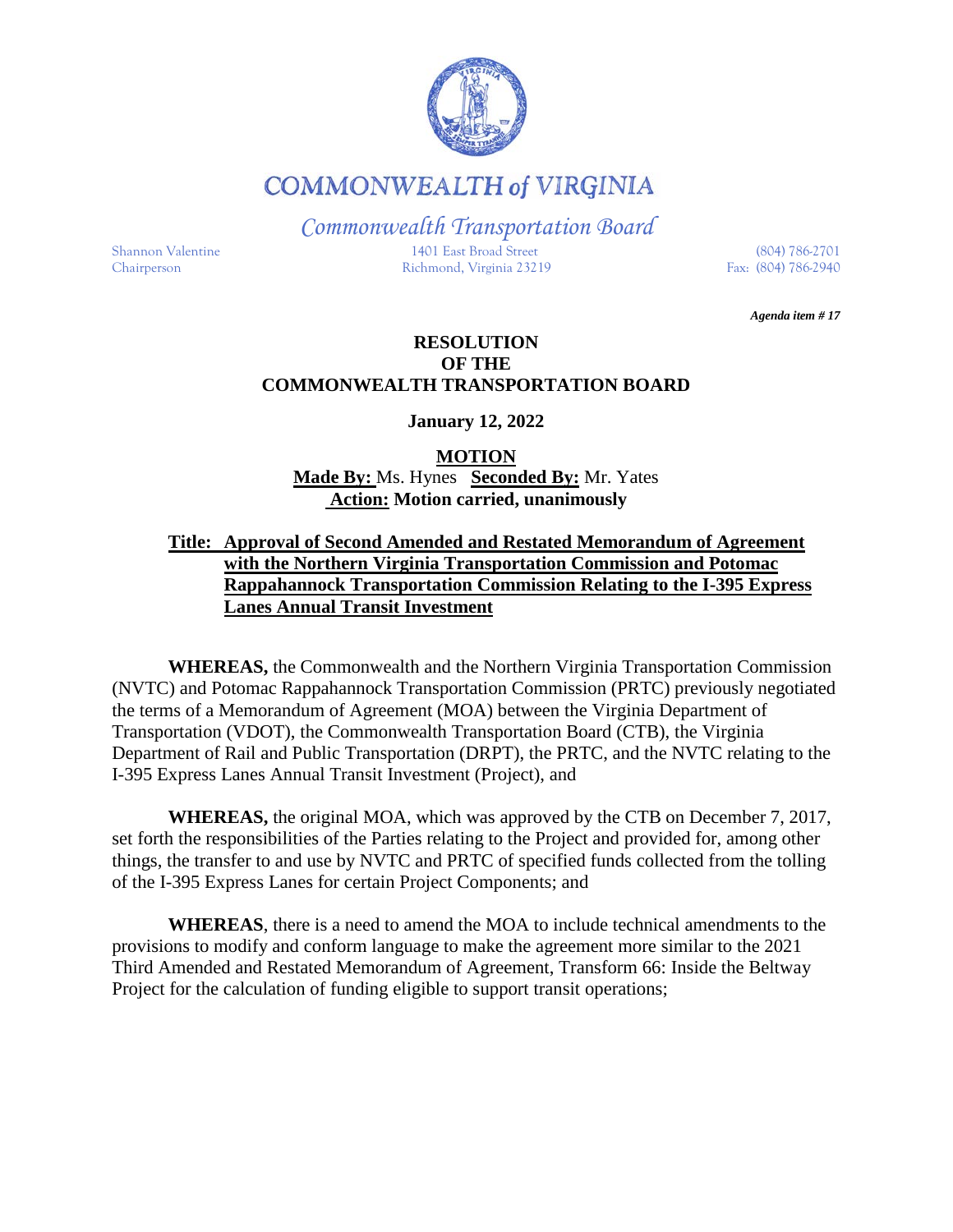Resolution of the Board Approval of Proposed Third Amended and Restated Memorandum of Agreement with the Northern Virginia Transportation Commission Relating to the I-395 Express Lanes Annual Transit Investment January 12, 2022 Page 2 of 2

**WHEREAS,** the Commonwealth, NVTC, and PRTC have negotiated amendments to the MOA addressing this matter, which are reflected in the *Second Amended and Restated Memorandum of Agreement, I-395 Express Lanes*, attached hereto as Exhibit A, and approved by the Northern Virginia Transportation Commission on January 6, 2022, and pending approval by the Potomac Rappahannock Transportation Commission on January 13, 2022.

**NOW THEREFORE, BE IT RESOLVED** by the Commonwealth Transportation Board, that the *Second Amended and Restated Memorandum of Agreement, I-395 Express Lanes*, attached hereto as Exhibit A, is hereby approved and the Secretary, Commissioner of Highways and the Director of the Department of Rail and Public Transportation are authorized to execute the Amended and Restated MOA on behalf of the Board, VDOT and DRPT, respectively.

**BE IT FURTHER RESOLVED** that the Secretary is authorized to make and/or approve such changes to the Second Amended and Restated MOA as she deems necessary, provided such changes do not change the overall substance of the terms of the Second Amended and Restated MOA.

####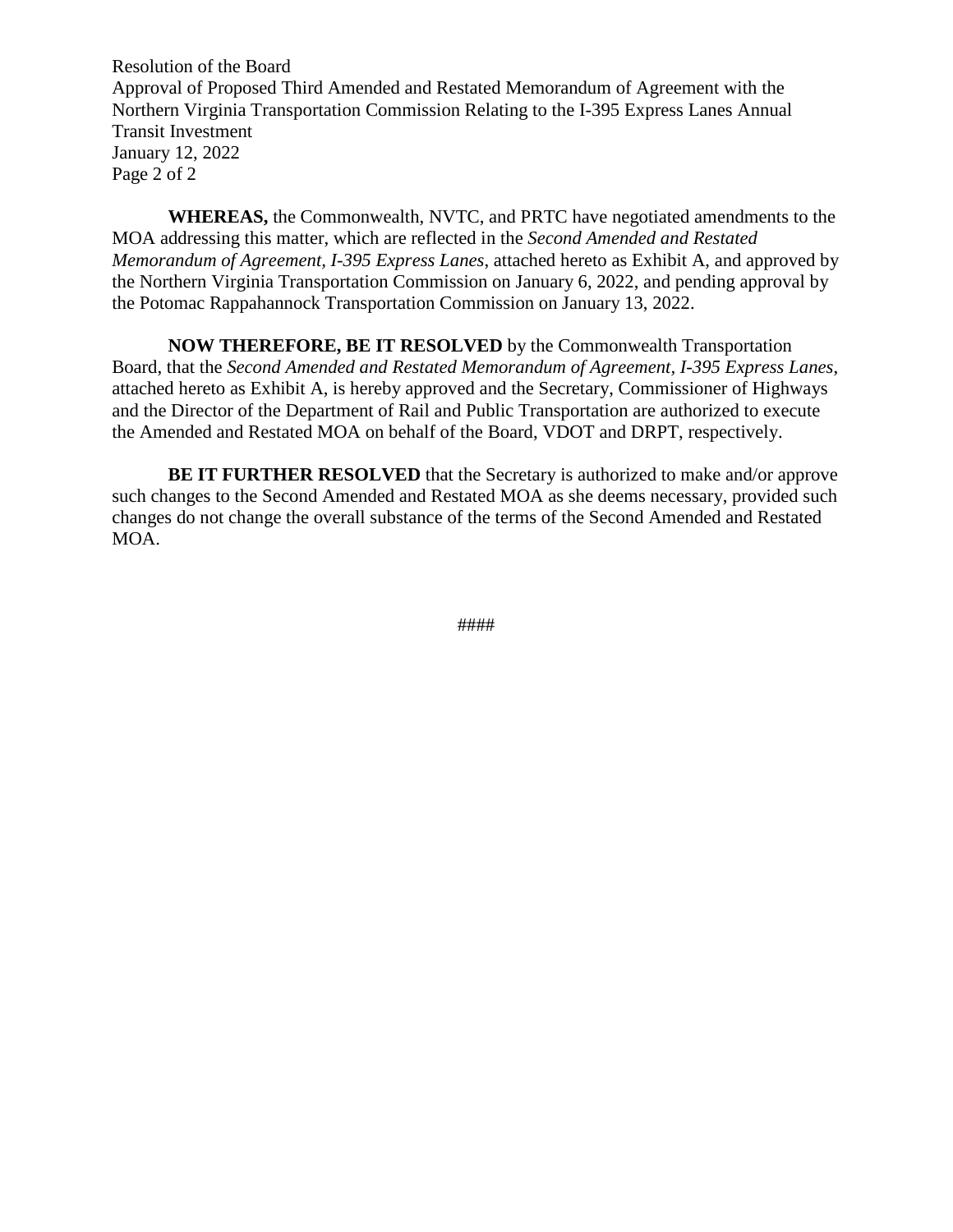### **CTB Decision Brief**

#### **Approval of Second Amended and Restated Memorandum of Agreement with the Northern Virginia Transportation Commission Relating to the I-395 Express Lanes Annual Transit Investment January 12, 2022**

**Issue:** The Commonwealth has negotiated a second amendment to the "Memorandum of Agreement (MOA) with the Northern Virginia Transportation Commission (NVTC) and the Potomac Rappahannock Transportation Commission (PRTC) relating to the I-395 Annual Transit Investment. The Second Amended and Restated MOA requires approval by the CTB.

**Facts:** The original MOA, which was approved by the CTB on December 6, 2017, set forth the responsibilities of the Parties relating to the Project and provided for, among other things, the transfer to and use by NVTC and PRTC of specified funds collected from the I-395 Express Lanes (Facility) for certain Project Components.

The Parties now desire to make a technical amendment to the provisions of the MOA to conform the MOA to the 2021 Third Amended and Restated Memorandum of Agreement, Transform 66: Inside the Beltway Project for the calculation of funding eligible to support transit operations. The proposed Second Amended and Restated MOA (attached as Exhibit A to the accompanying resolution) addresses this matter. The MOA was approved by the Northern Virginia Transportation Commission on January 6, 2022, and is scheduled to be approved by the Potomac Rappahannock Transportation Commission on January 13, 2022.

**Recommendation:** DRPT recommends approval of the attached resolution.

**Action Required by CTB:** Approval of the attached resolution.

**Options:** Approve, Deny or Defer.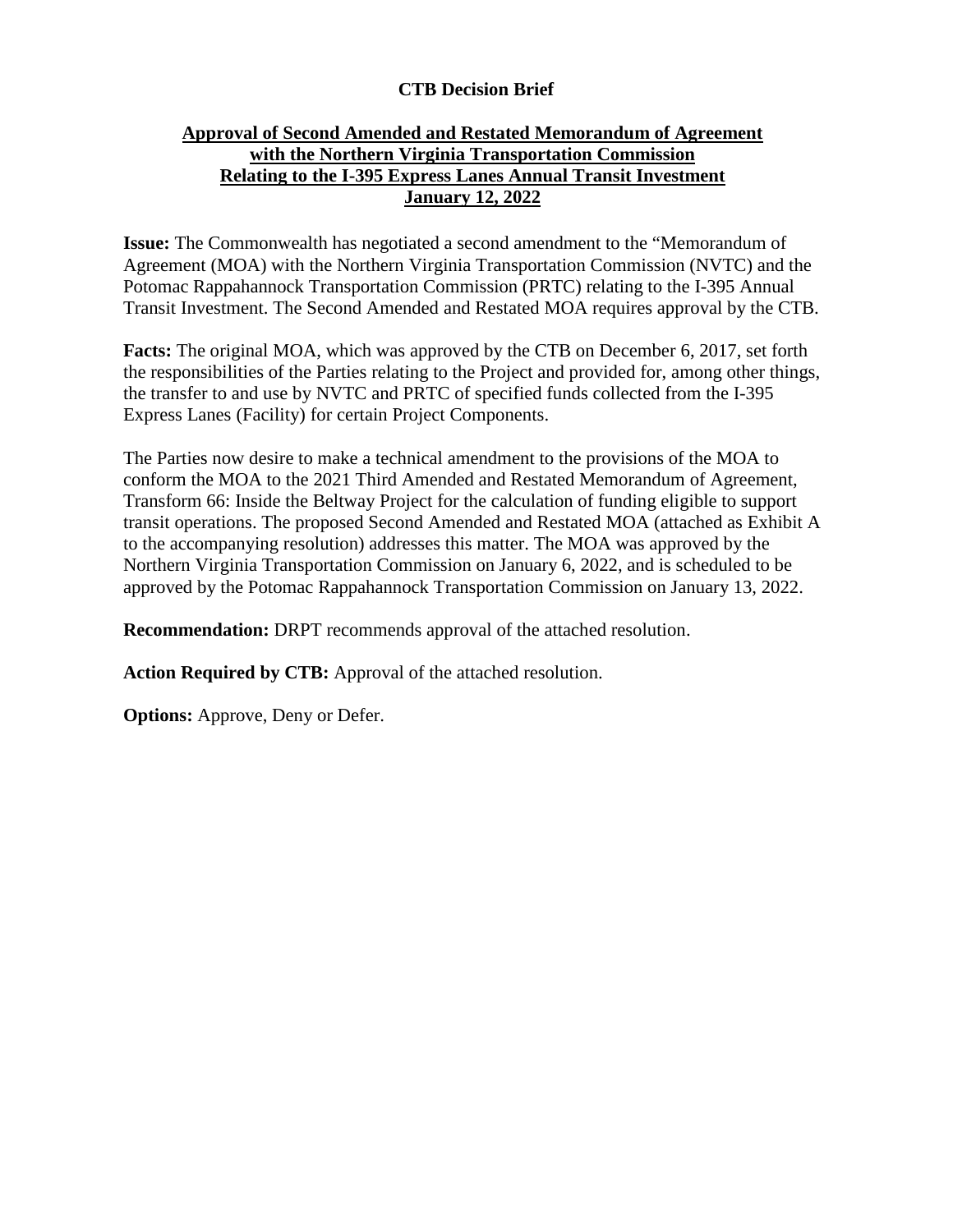#### **AMENDED AND RESTATED MEMORANDUM OF AGREEMENT REGARDING THE ANNUAL TRANSIT INVESTMENT FROM THE 395 HOT LANES**

 5 This Amended and Restated Memorandum of Agreement ("MOA") is dated <del>December</del> 20, 2017[insert execution date], 2022 and is among: (i) the Commonwealth Transportation Board ("CTB"), (ii) the Virginia Department of Transportation ("VDOT"), (iii) the Northern Virginia Transportation Commission ("NVTC"), (iv) the Potomac and Rappahannock Transportation Commission ("PRTC"), and (v) the Virginia Department of Rail and Public Transportation ("DRPT") ((i), (ii), (iii), (iv), and (v) collectively, the "Parties"). **RECITALS**  WHEREAS, on July 31, 2012, VDOT and 95 Express Lanes, LLC (the "Concessionaire") entered into a comprehensive agreement (the "Comprehensive Agreement") under which the Concessionaire developed and now operates approximately 29 miles of high-occupancy toll lanes ("HOT Lanes") in the median of Interstate 95 between the Route 610 interchange (Garrisonville Road) and Turkeycock Run (the "Original 95 HOT Lanes"); WHEREAS, the Original 95 HOT Lanes have been in operation since December 2014; WHEREAS, on June 8, 2017, VDOT and the Concessionaire amended and restated the Comprehensive Agreement (the "ARCA") to add in the median of Interstate 395 approximately eight miles of HOT Lanes between Turkeycock Run and the Washington D.C. Line (the "395 HOT Lanes");

WHEREAS, after the Concessionaire has designed and built the 395 HOT Lanes, the Original 95 HOT Lanes and the 395 HOT Lanes will be operated and maintained by the Concessionaire under the ARCA as a continuous and unified 37-mile HOT Lane facility (the "I-95/I-395 Project");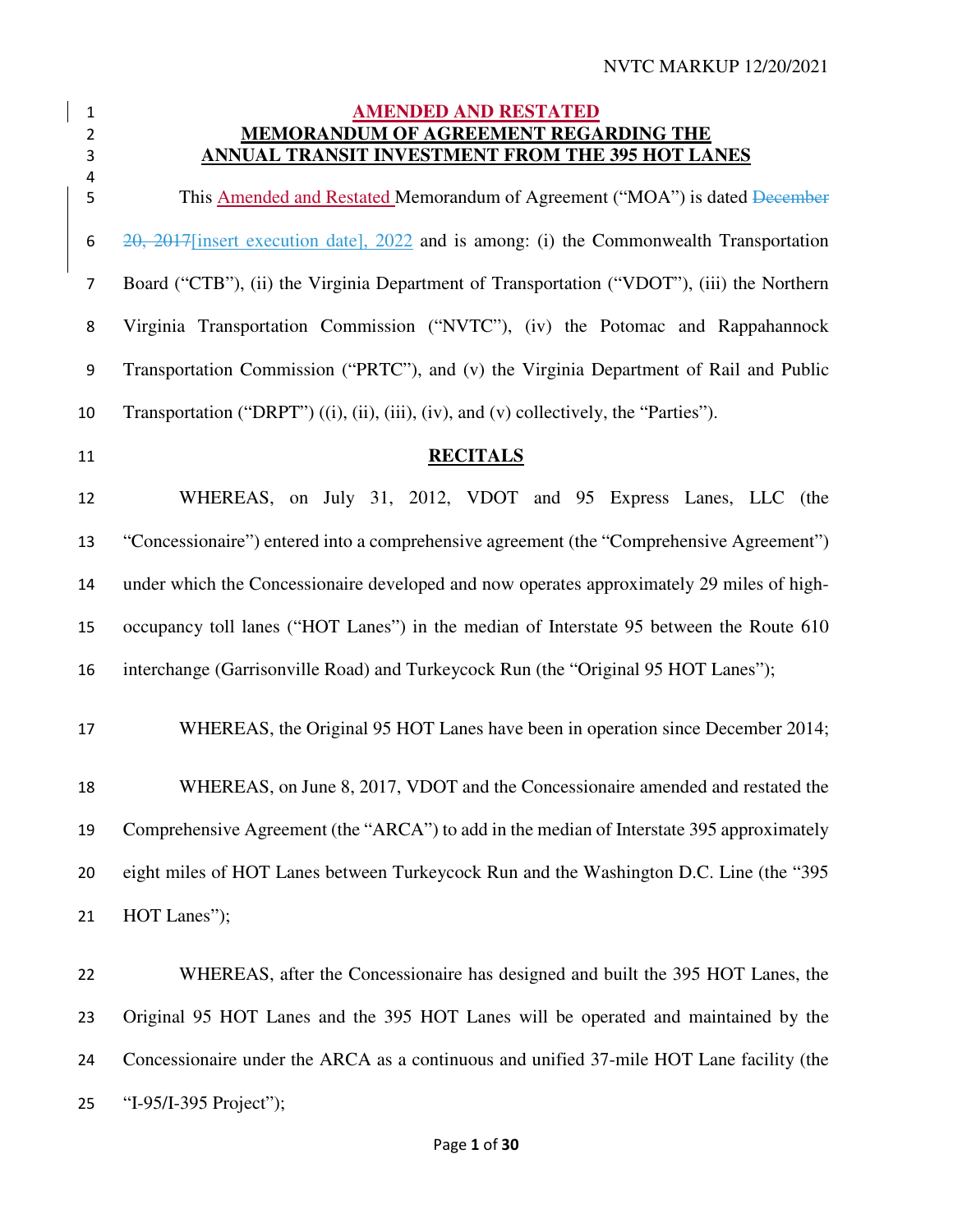WHEREAS, beginning upon service commencement of the 395 HOT Lanes, the ARCA requires the Concessionaire to pay to VDOT an annual transit investment (the "ATI") from toll revenue attributable to the addition of the 395 HOT Lanes (the "395 Revenues");

- WHEREAS, the parties desire to use the ATI funds for improvements along the "Corridor" (herein defined as the stretch of Interstates 95 and 395 along which the Concessionaire operates and maintains HOT Lanes, including Route 1, Virginia Railway Express ("VRE"), and other adjacent and nearby routes);
- WHEREAS, the first-scheduled ATI payment is \$15,000,000 and each subsequent scheduled ATI payment escalates at 2.5%, as reflected in **EXHIBIT A**;
- WHEREAS, the goals of the ATI-Funded Projects (defined below) are to: (1) maximize person throughput in the Corridor; and (2) implement multimodal improvements to: (i) improve mobility along the Corridor, (ii) support new, diverse travel choices, and, (iii) enhance transportation safety and travel reliability ((1) and (2) collectively the "Improvement Goals"), each of which will benefit the users of the I-95/I-395 Project;
- WHEREAS, to fund projects designed to accomplish the Improvement Goals, VDOT desires to transfer periodically to DRPT, and DRPT desires to transfer periodically to NVTC 42 and PRTC, the ATI funds received by VDOT under the ARCA; and
- WHEREAS, such projects ("ATI-Funded Projects") would be funded in whole or in part from the ATI funds transferred from VDOT to DRPT, and the CTB desires to delegate to
- NVTC and PRTC the authority to select and administer the ATI-Funded Projects.; and
- WHEREAS, the Parties entered into a Memorandum of Agreement Regarding the 47 Annual Transit Investment from the 395 HOT Lanes, dated December 20, 2017, and now wish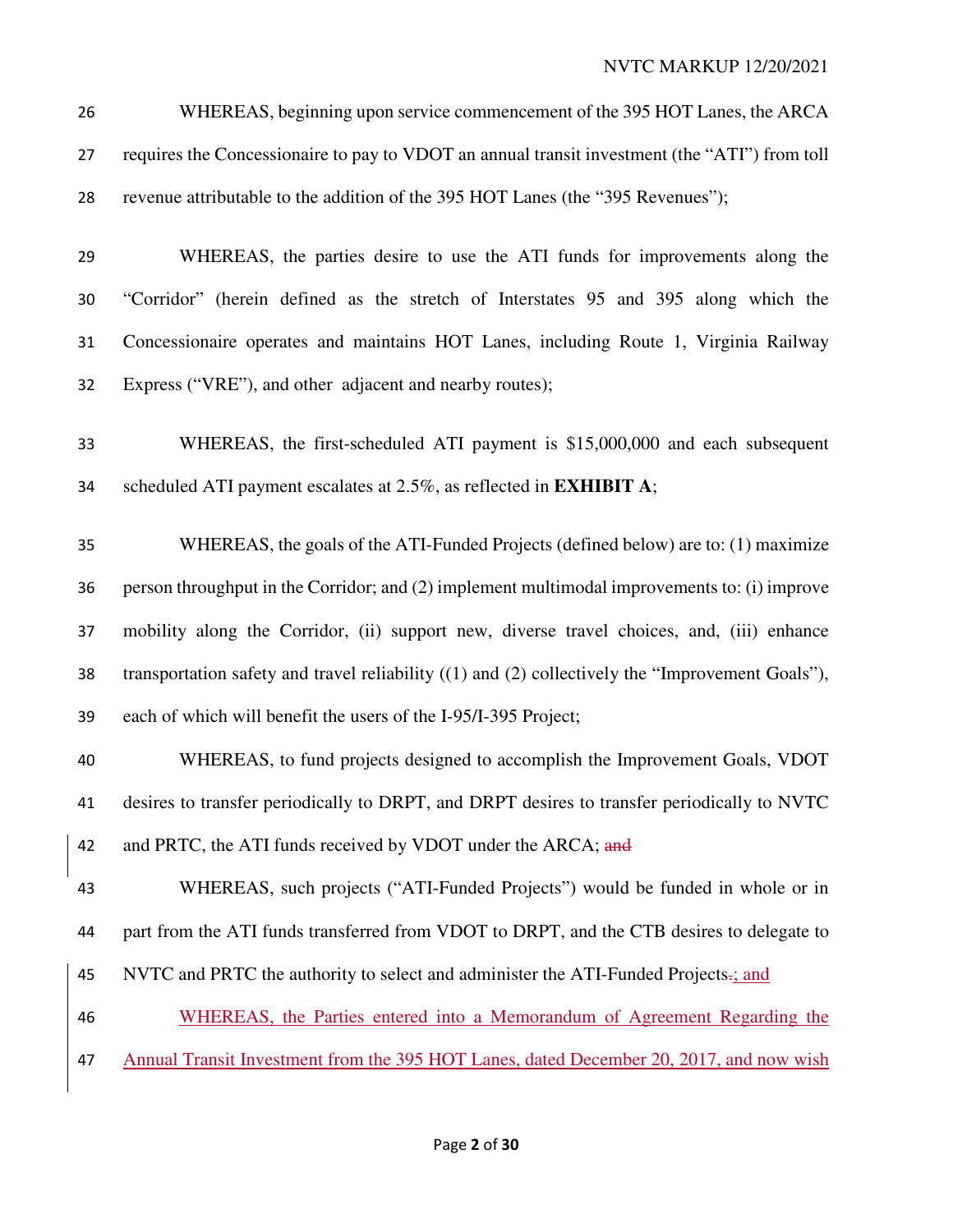# NVTC MARKUP 12/20/2021

- to amend and restate that agreement for the purpose of amending provisions relating to payment
- of operating expenses as an ATI-Funded Project.
- 
- 
-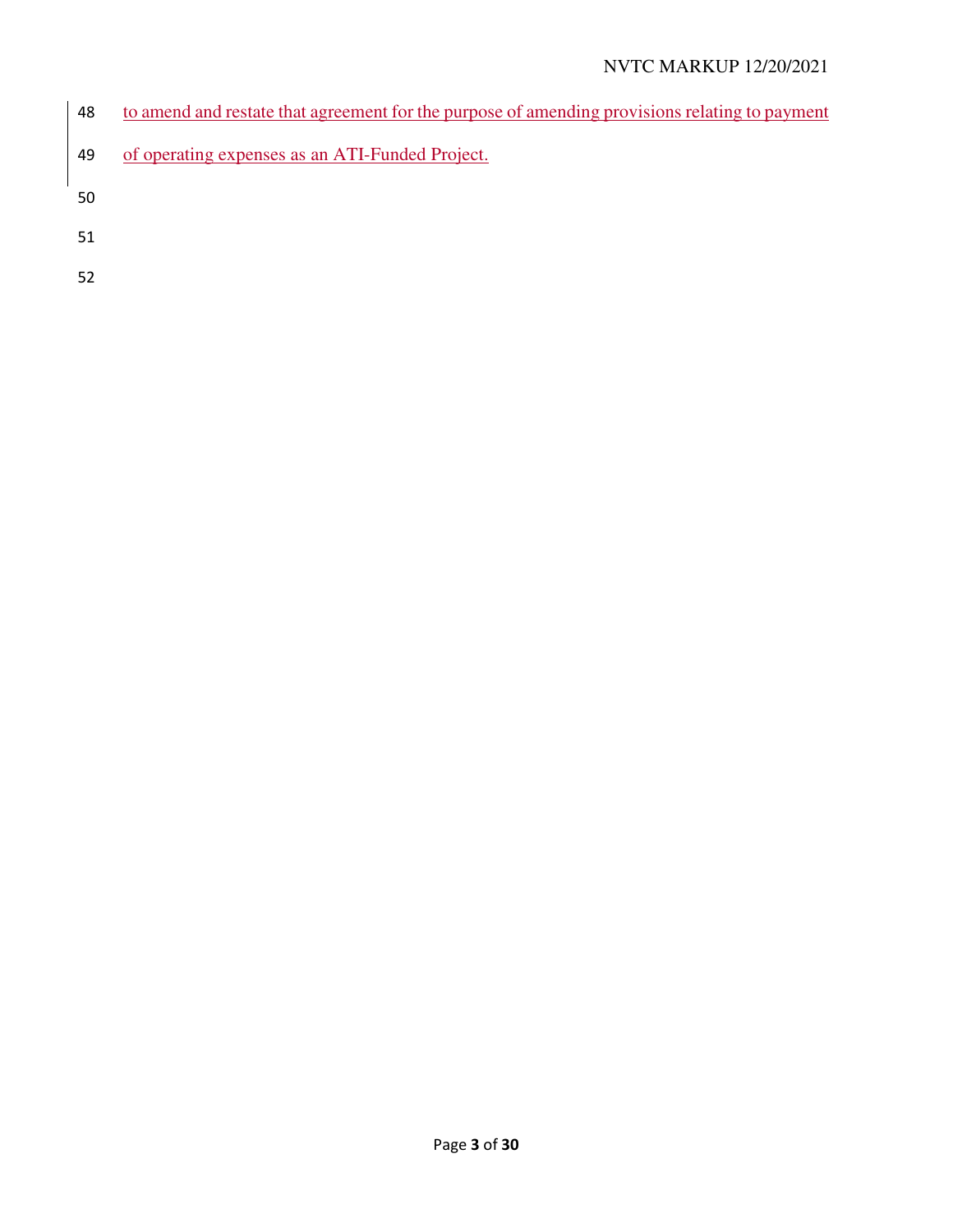**AGREEMENT** NOW THEREFORE, the Parties agree as follows: **I. Purpose of this MOA** This MOA provides for the transfer of the ATI funds received by VDOT under the ARCA to DRPT. It also provides for the transfer of the ATI funds received by DRPT under this MOA to NVTC and PRTC. NVTC and PRTC will select and administer ATI-Funded Projects, which must be approved by the CTB. This MOA does not grant DRPT, NVTC, or PRTC any authority over: (i) Interstate 95 or Interstate 395, (ii) the tolling of Interstate 95 or Interstate 395, or (iii) any other roadways. It also does not obligate VDOT or the CTB to transfer any funds to DRPT other than the ATI funds. It obligates VDOT to transfer the ATI funds to DRPT only to the extent VDOT actually receives such ATI funds from the Concessionaire (or its successor) under the ARCA. **II. Basic Agreement**  A. VDOT and the CTB shall have the following rights and duties: **1. Annual Transfers by VDOT.** VDOT shall transfer the ATI funds it receives, if any, to DRPT once per year, within 30 days of VDOT's receipt of the ATI funds from the Concessionaire under the ARCA. A schedule of the expected ATI funds for each year of this MOA is attached hereto as **EXHIBIT A**. VDOT will not deduct any administrative fee or other charges from the ATI funds it receives. **2. Duration of Tolling:** Nothing in this MOA shall obligate or be construed as obligating VDOT to continue or cease tolls after this MOA terminates, except as provided in Section IV.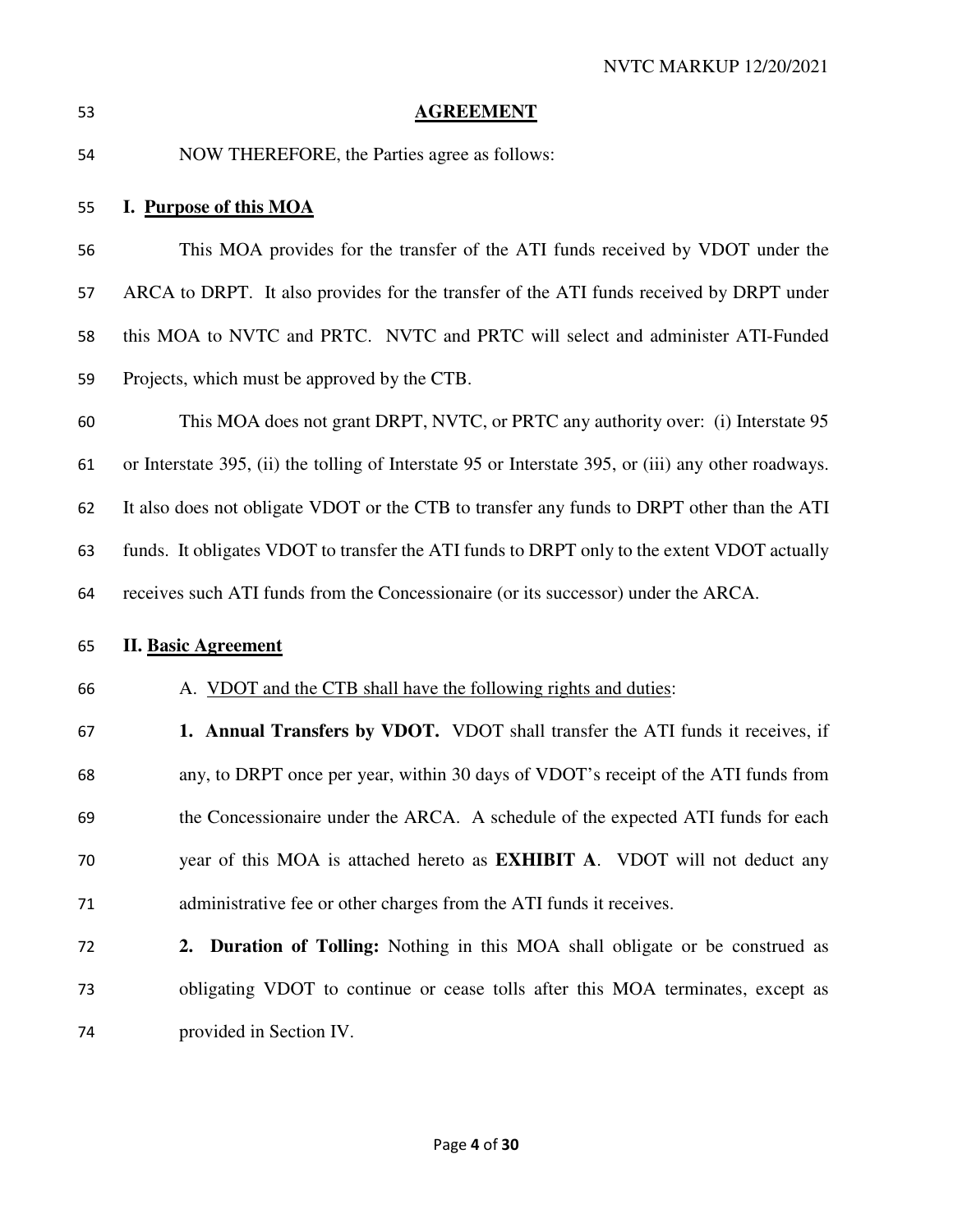- **3. CTB Annual Budget Process.** In preparation for the CTB's annual budget process, VDOT will ensure the Six Year Financial Plan reflects ATI funds due to VDOT from the Concessionaire under the ARCA.
- The CTB, working through VDOT and DRPT, agrees to do the following: (a) Each year and in accordance with the schedule of the Department of Planning and Budget of the Commonwealth, the CTB, working through VDOT and DRPT, or the CTB's designee shall request the Governor to include in the budget to be delivered to the General Assembly during its next session a provision that the anticipated ATI funds be appropriated to fund the ATI-Funded Projects during the next succeeding fiscal year or biennial period, as applicable.
- (b) The CTB, working through VDOT and DRPT, shall use its best efforts to have (i) the Governor include, in each biennial or any supplemental budget that is presented to the General Assembly, the amounts described in (a) above and (ii) the General Assembly deposit, appropriate, and re-appropriate, as applicable, such amounts.
- (c) The CTB, working through VDOT and DRPT, shall take all actions necessary to have payments which are made pursuant to (b) above charged against the proper appropriation made by the General Assembly. (d) The CTB, working through VDOT and DRPT, shall notify NVTC and PRTC promptly upon becoming aware of any failure by the General Assembly to appropriate for the next succeeding fiscal year or biennial period, as applicable, amounts described in (a).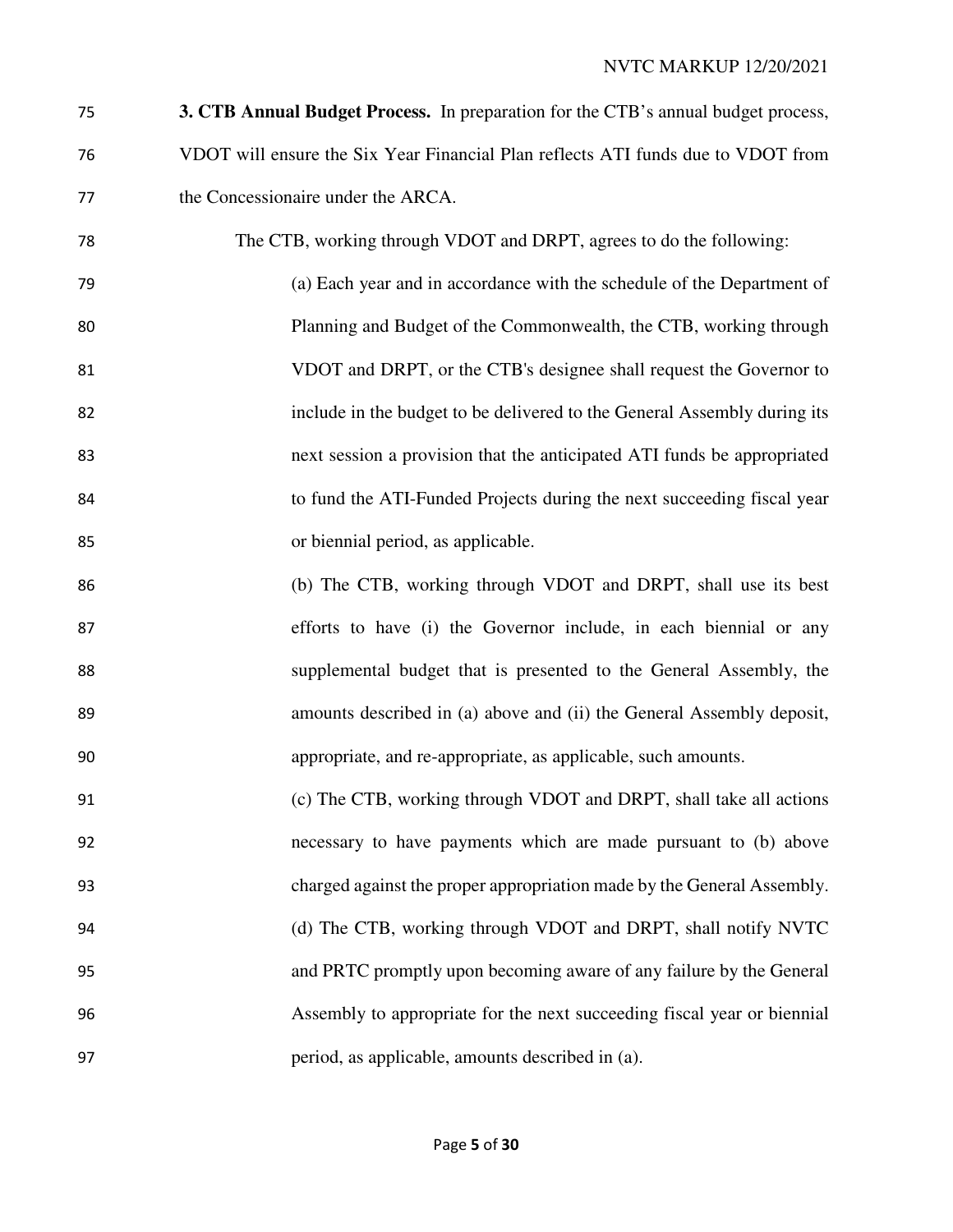#### B. DRPT shall have the following rights and duties:

**1. DRPT Annual Budget.** DRPT shall include in its annual budget presented to the CTB for approval in June of each year the ATI funds expected to be transferred to it from VDOT in the upcoming year, and the proposed allocation of all such ATI funds, including to pay any NVTC ATI-Related Debt Service and/or PRTC ATI-Related Debt Service (each as defined below) in the upcoming year.

**2. Proportion of ATI Funds Available; Annual Transfers by DRPT.** Each year DRPT shall transfer the ATI funds it receives from VDOT to NVTC and PRTC within 30 days of its receipt of the ATI funds from VDOT. DRPT will divide and transfer the ATI funds between NVTC and PRTC *pro rata,* based on each commission's population as determined by the most recent population figures of the Weldon Cooper Center. The populations of all member **iurisdictions of each commission will be included in determining the availability** of ATI funds as between NVTC and PRTC under this MOA except the populations of the following jurisdictions will not be counted: (i) the County of Loudoun, (ii) the City of Falls Church, (iii) the City of Fairfax, (iv) the City of Manassas, and (v) the City of Manassas Park. For any year during the life of this MOA, during the project approval process established in II.D.1. and II.D.2., NVTC and PRTC may agree on an alternate mechanism of designating the proportion of ATI funds available to either NVTC or PRTC under this MOA and use this mechanism in the selecting the projects they recommend for CTB approval. DRPT will not deduct any administrative fee or other charges from 121 the ATI funds it receives. Subject to the other requirements of this MOA, no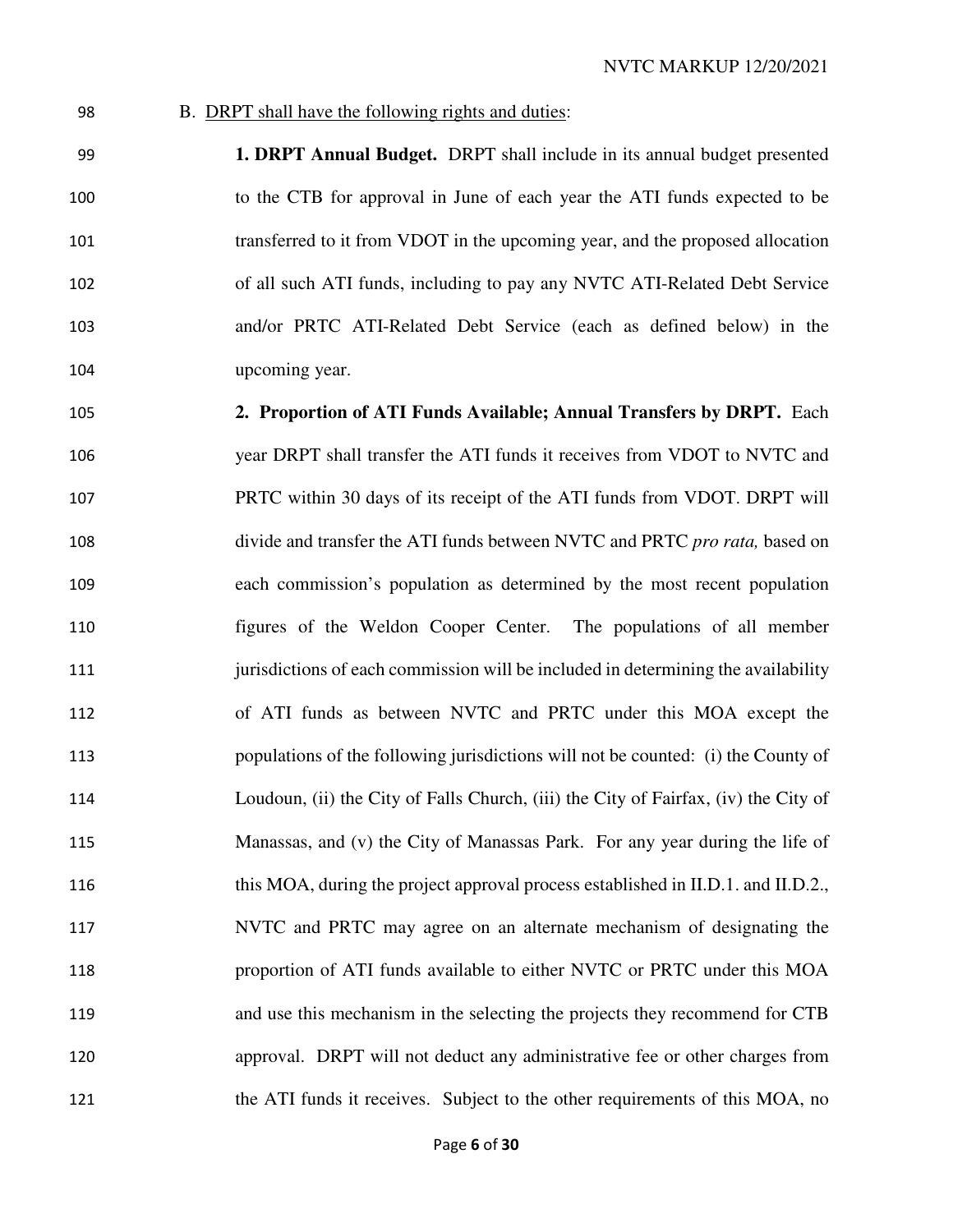geographic restrictions apply to either NVTC's or PRTC's use of the ATI funds; each of NVTC and PRTC is free to spend its share of the ATI funds on ATI-Funded Projects that are beyond the geographic bounds (in whole or in part) of its respective member jurisdictions.

**3. DRPT Assistance; Presentation to CTB**. DRPT may provide technical assistance to NVTC and PRTC during the selection and implementation of ATI-Funded Projects. DRPT will provide the CTB with an analysis of whether the proposed ATI-Funded Projects meet the requirements of this MOA, and will provide a copy of the analysis to NVTC and PRTC for review and input at least fifteen working days prior to DRPT sending it to the CTB.

C. Limits on the Use of ATI Funds:

**1. Limits on Use of Toll Revenues.** Because the ATI funds are paid out of 395 Revenues, this MOA is governed by applicable state and federal laws restricting 135 the use of toll revenues, including (without limitation) Va. Code § 33.2-309, 23 U.S.C. §§ 129 and 166, and the terms of any agreement between the Federal Highway Administration ("FHWA") and VDOT required to toll the I-95/I-395 Project. The Parties agree that the ATI funds may be used for programs and projects reasonably related to or benefiting the toll paying users of the entire I-95/I-395 Project since the 395 Revenues, as defined under the ARCA, are inclusive of the incremental increase in toll revenue generated on the Original 95 HOT Lanes, which incremental increase is attributable to the addition of the 395 HOT Lanes.

**2. Priority of Use of ATI Funds.** ATI funds transferred to NVTC must first be used to pay any NVTC ATI-Related Debt Service and thereafter may be used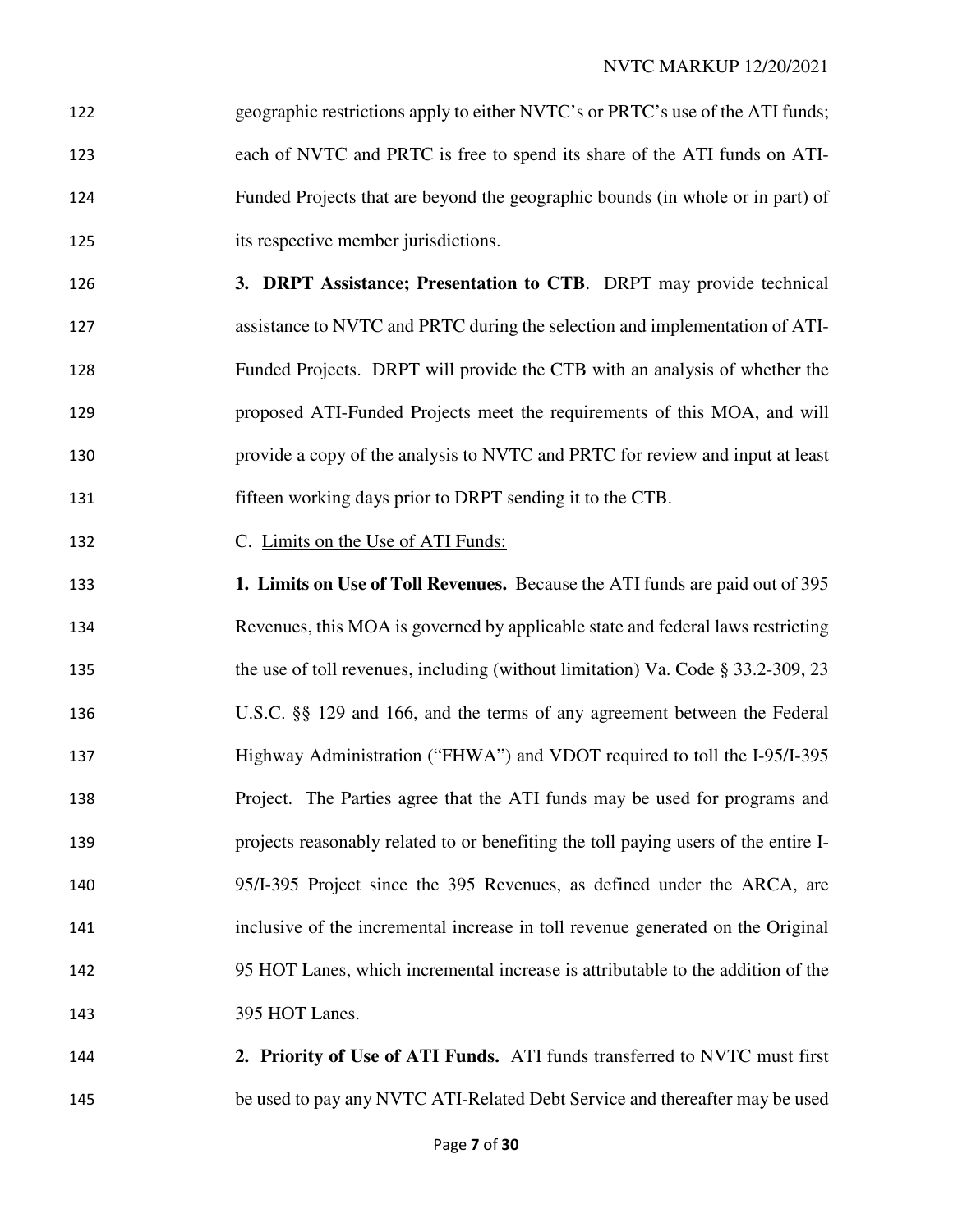| 146 | to fund ATI-Funded Projects. ATI funds transferred to PRTC must first be used |
|-----|-------------------------------------------------------------------------------|
| 147 | to pay any PRTC ATI-Related Debt Service and thereafter may be used to fund   |
| 148 | ATI-Funded Projects.                                                          |

"**NVTC ATI-Related Debt**" means (i) any bonds, promissory notes, loan, financing or credit agreements under which NVTC is obligated to repay money borrowed and secured primarily by ATI Funds to finance an ATI-Funded Project, and (ii) all installment sales, conditional sales, and capital lease obligations incurred or assumed by NVTC and secured primarily by ATI Funds to finance an ATI-Funded Project. The term "incurred" as used in the MOA with respect to NVTC ATI-Related Debt shall also mean issued or assumed.

"**NVTC ATI-Related Debt Service**" means for a fiscal year or other measurement period the aggregate of the payments to be made in respect of the principal of and interest on NVTC ATI-Related Debt and the associated financing or trustee's fees or charges and required deposits to any reserve funds.

"**PRTC ATI-Related Debt**" means (i) any bonds, promissory notes, loan, financing or credit agreements under which PRTC is obligated to repay money borrowed and secured primarily by ATI Funds to finance an ATI-Funded Project, and (ii) all installment sales, conditional sales, and capital lease obligations incurred or assumed by PRTC and secured primarily by ATI Funds to finance an ATI-Funded Project. The term "incurred" as used in the MOA with respect to PRTC ATI-Related Debt shall also mean issued or assumed.

"**PRTC ATI-Related Debt Service**" means for a fiscal year or other measurement period the aggregate of the payments to be made in respect of the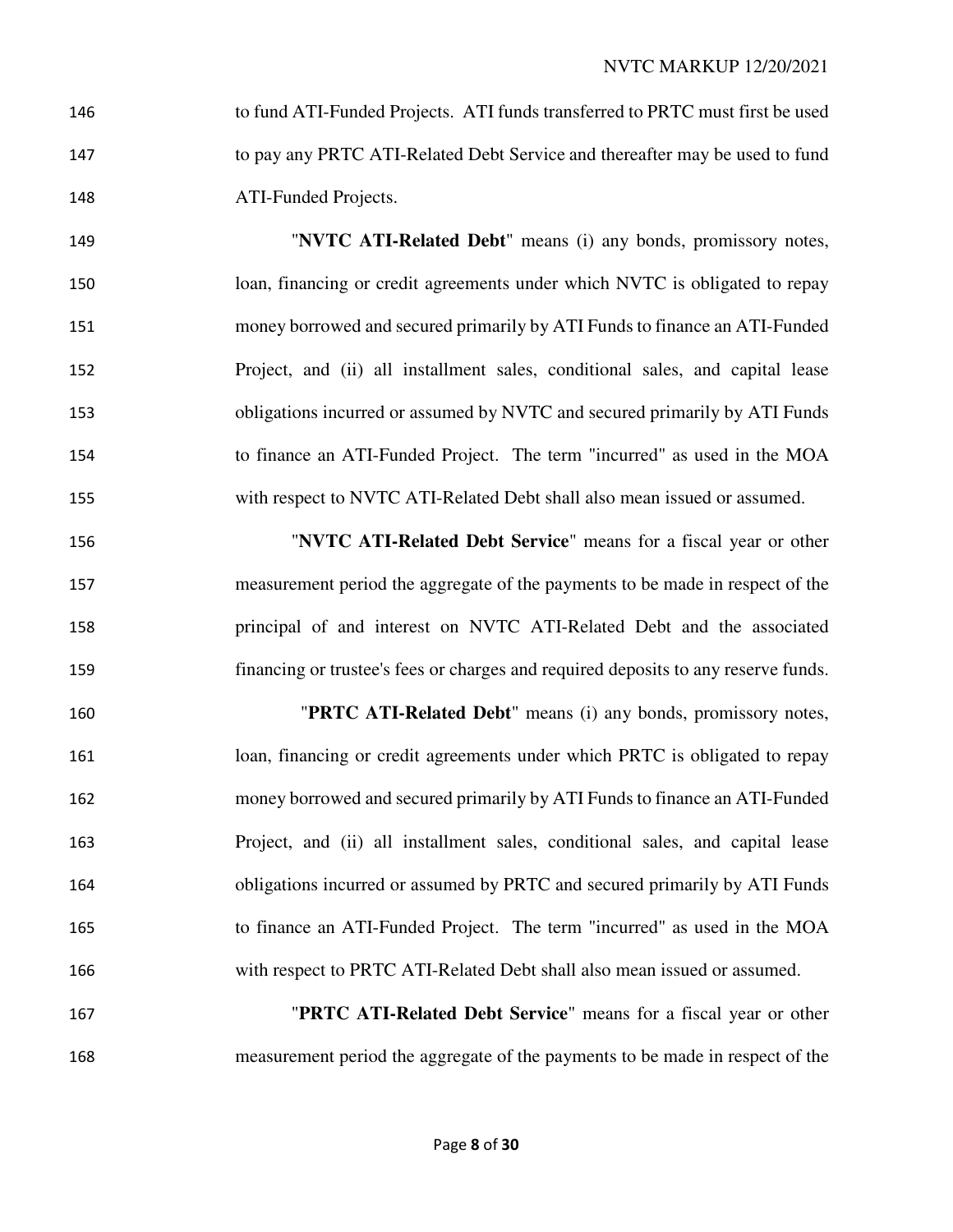principal of and interest on PRTC ATI-Related Debt and the associated financing or trustee's fees or charges and required deposits to any reserve funds. **3. NVTC ATI-Related Debt Limits.** No NVTC ATI-Related Debt may be incurred unless the annual amount of NVTC ATI-Related Debt Service payments will be less than 60% of the ATI funds expected to be transferred from DRPT to NVTC in each year such debt service payments will be paid. In addition, no NVTC ATI-Related Debt may be incurred unless the ATI funds expected to be transferred from DRPT to NVTC in the fiscal year prior to the fiscal year the NVTC ATI-Related Debt would be incurred is at least two times the maximum annual scheduled NVTC ATI-Related Debt Service (in the then-current or any future fiscal year) on: (i) all outstanding NVTC ATI-Related Debt, plus (ii) the proposed new NVTC ATI-Related Debt.

**4. PRTC ATI-Related Debt Limits.** No PRTC ATI-Related Debt may be incurred unless the annual amount of PRTC ATI-Related Debt Service payments will be less than 60% of the ATI funds expected to be transferred from DRPT to PRTC in each year such debt service payments will be paid. In addition, no PRTC ATI-Related Debt may be incurred unless the ATI funds expected to be transferred from DRPT to PRTC in the fiscal year prior to the fiscal year the PRTC ATI-Related Debt would be incurred is at least two times the maximum annual scheduled Debt Service (in the then-current or any future fiscal year) on: (i) all outstanding PRTC ATI-Related Debt, plus (ii) the proposed new PRTC ATI-Related Debt.

**5. Use of ATI Funds Limited to ATI-Funded Projects**. The Commonwealth, NVTC, and PRTC shall have no right to use the ATI funds to pay any debt,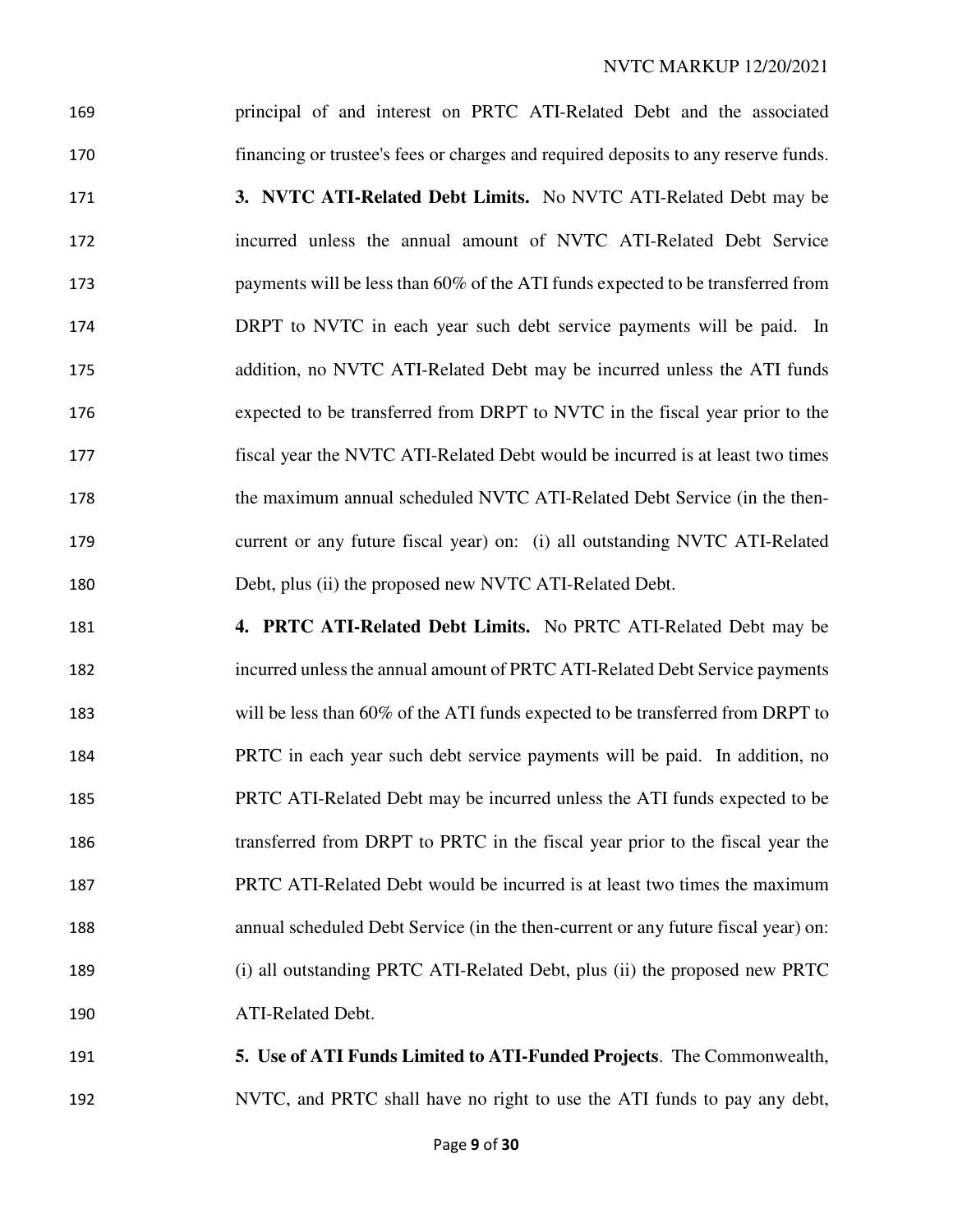| 193 | obligation, or liability unrelated to a CTB-approved ATI-Funded Project, or for |
|-----|---------------------------------------------------------------------------------|
| 194 | any purposes other than those specified in this MOA. Interest earned on ATI     |
| 195 | funds held by NVTC and PRTC shall be considered ATI funds and may only be       |
| 196 | used for the purposes specified in this MOA.                                    |

- **6. Limit on Operating Costs.** Neither NVTC nor PRTC may expend more than 50% of the ATI funds (as a percentage of the overall ATI funds transferred 199 to either NVTC or PRTC, as applicable, during the preceding fivenine-fiscal-year period) for operating costs. In addition, with respect to operating costs, NVTC and PRTC may only use the ATI funds:
- (a) to pay operating costs for individual ATI-Funded Projects that are transit operations and are regional in nature because: (i) the service crosses jurisdictional boundaries and/or (ii) the service provides a direct connection to Metrorail or VRE commuter rail stations; and
- (b) to pay operating costs for all other individual ATI-Funded Projects only in the following maximum amounts: (i) up to 100% of operating costs for 208 the first five years, (ii) up to 75% of operating costs for year six, (iii) up to 50% of operating costs for year seven, (iv) up to 25% of operating costs for year eight, 210 and (v) 0% of operating costs after year eight.
- D. NVTC and PRTC shall have the following rights and duties:
- **1. Project Criteria and CTB Approval of ATI-Funded Projects.** Each year, NVTC and PRTC shall submit to DRPT a list of proposed ATI-Funded Projects for presentation by DRPT, NVTC and PRTC at a regularly-scheduled CTB workshop. Such proposed ATI-Funded Projects shall be selected by NVTC and PRTC in accordance with a process established by written agreement between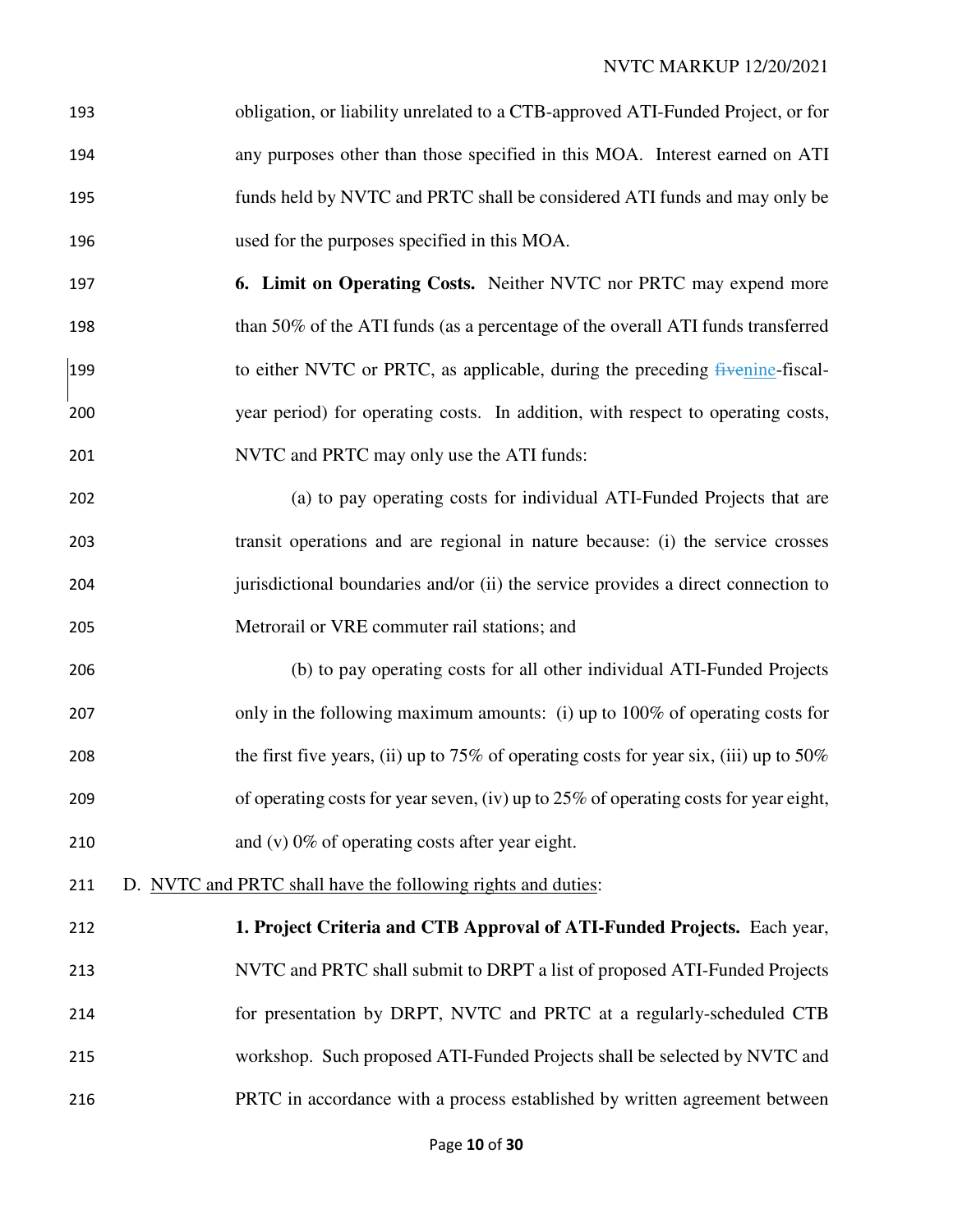| 217 | NVTC and PRTC consistent with the terms of this MOA. In addition, NVTC          |  |  |  |  |
|-----|---------------------------------------------------------------------------------|--|--|--|--|
| 218 | and PRTC must provide to DRPT for DRPT's review and input any draft written     |  |  |  |  |
| 219 | materials, presentations, or recommendations that NVTC and PRTC intend to       |  |  |  |  |
| 220 | provide to the CTB for any workshop relating to proposed ATI-Funded projects    |  |  |  |  |
| 221 | at least fifteen working days before NVTC and PRTC finalize any such written    |  |  |  |  |
| 222 | materials, presentations, or recommendations. Each proposed ATI-Funded          |  |  |  |  |
| 223 | Project presented to the CTB for approval shall be identified separately with   |  |  |  |  |
| 224 | supporting documentation, including a description of the benefits that were the |  |  |  |  |
| 225 | basis for evaluation and selection of each such proposed ATI-Funded Project.    |  |  |  |  |
| 226 | If the proposed ATI-Funded Projects are selected in accordance with NVTC and    |  |  |  |  |
| 227 | PRTC's selection process described in II.D.2, and the proposed ATI-Funded       |  |  |  |  |
| 228 | Projects meet the Project Criteria (defined below), then the CTB will consider  |  |  |  |  |
| 229 | and approve the proposed ATI-Funded Projects by an affirmative vote and,        |  |  |  |  |
| 230 | subject to appropriation by the General Assembly, allocate ATI funds for such   |  |  |  |  |
| 231 | ATI-Funded Projects. To be approved by the CTB, each proposed ATI-Funded        |  |  |  |  |
| 232 | Project must meet each of the following four criteria (the "Project Criteria"): |  |  |  |  |
| 233 | Must reasonably relate to or benefit the toll-paying users of the<br>(a)        |  |  |  |  |
| 234 | I-95/I-395 Project;                                                             |  |  |  |  |
| 235 | (b)<br>Must have the capacity to attain one or more of the Improvement          |  |  |  |  |
| 236 | Goals;                                                                          |  |  |  |  |
| 237 | Must be one of the following types of multimodal transportation<br>(c)          |  |  |  |  |
| 238 | improvements serving the Corridor (which term, for the avoidance of             |  |  |  |  |
| 239 | doubt, includes adjacent and nearby routes):                                    |  |  |  |  |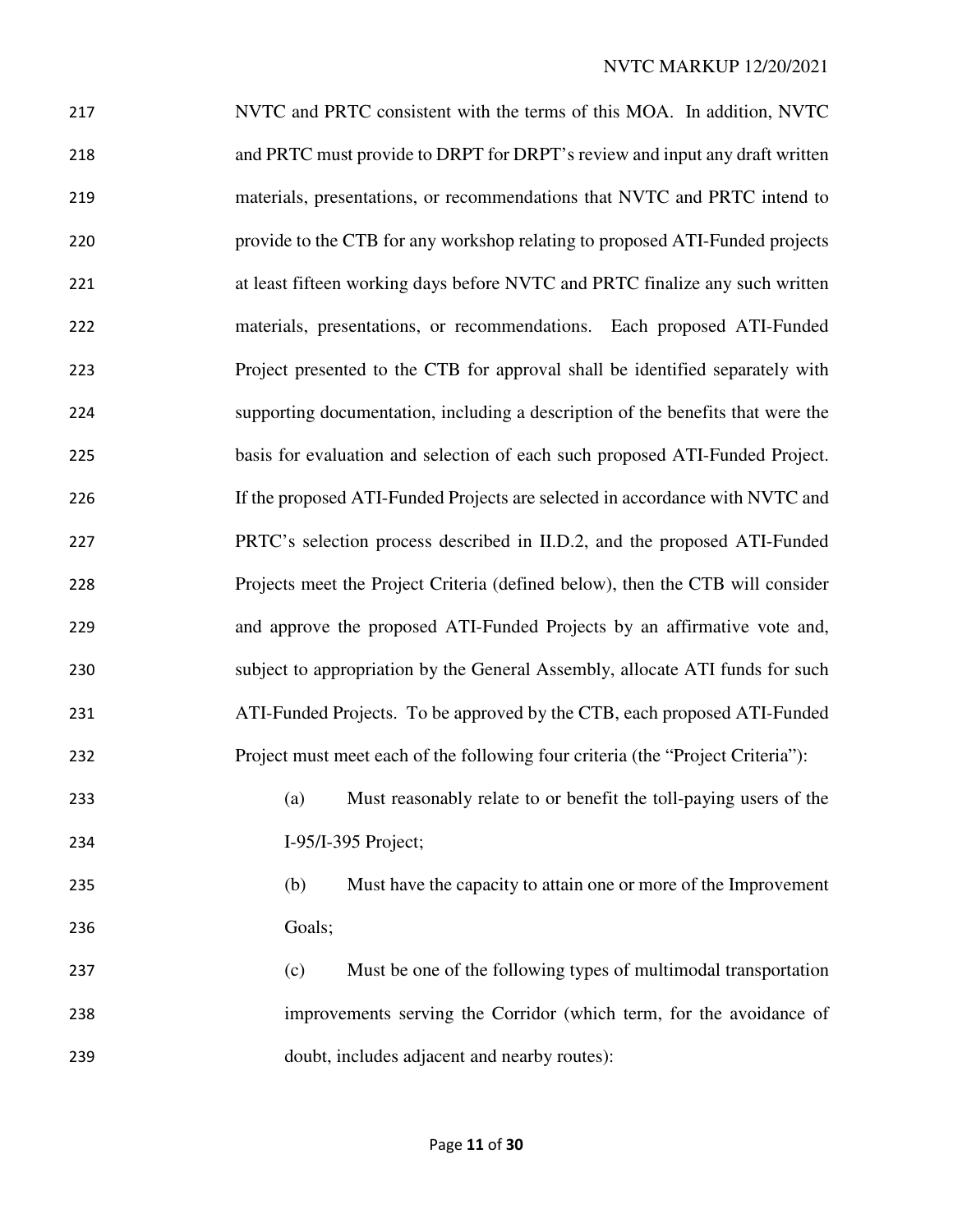| 240 | i. New or enhanced local and commuter bus service, including      |  |  |  |
|-----|-------------------------------------------------------------------|--|--|--|
| 241 | capital and operating expenses $(e.g.,$ fuel, tires, maintenance, |  |  |  |
| 242 | labor, and insurance), and transit priority improvements,         |  |  |  |
| 243 | Expansion or enhancement of transportation demand<br>ii.          |  |  |  |
| 244 | management strategies, including without limitation, vanpool,     |  |  |  |
| 245 | and formal and informal carpooling programs and assistance,       |  |  |  |
| 246 | iii. Capital improvements for expansion or enhancement of         |  |  |  |
| 247 | Washington Metropolitan Area Transit Authority rail and bus       |  |  |  |
| 248 | service, including capital and operating expenses, and improved   |  |  |  |
| 249 | access to Metrorail stations and Metrobus stops,                  |  |  |  |
| 250 | iv. New or enhanced park and ride lot(s) and access or improved   |  |  |  |
| 251 | access thereto,                                                   |  |  |  |
| 252 | v. New or enhanced VRE improvements or services, including        |  |  |  |
| 253 | capital and operating expenses,                                   |  |  |  |
| 254 | vi. Roadway improvements in the Corridor (which term, for the     |  |  |  |
| 255 | avoidance of doubt, includes adjacent and nearby routes),         |  |  |  |
| 256 | vii. Transportation Systems Management and Operations as          |  |  |  |
| 257 | defined in 23 U.S.C. § $101(a)(30)$ on September 30, 2017, or     |  |  |  |
| 258 | viii. Projects identified in Commonwealth studies and plans or    |  |  |  |
| 259 | projects in the region's constrained long range plan (including   |  |  |  |
| 260 | without limitation the I-95/395 Transit and TDM Study) or         |  |  |  |
| 261 | regional transportation plans approved by the Northern Virginia   |  |  |  |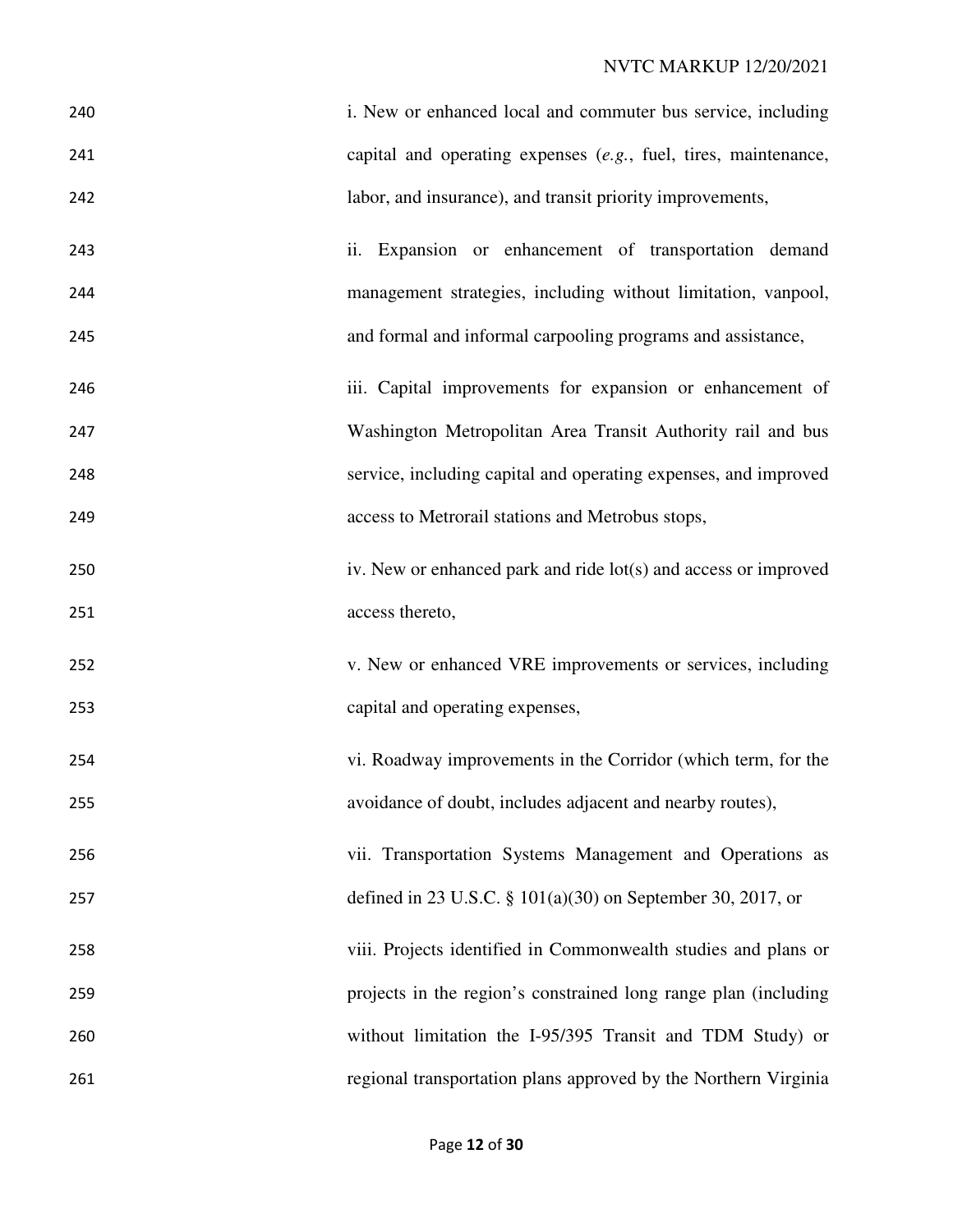| 262 | Transportation Authority, as any such plan may be updated from              |
|-----|-----------------------------------------------------------------------------|
| 263 | time to time; and,                                                          |
| 264 | (d)<br>Must demonstrate that the ATI-Funded Projects will be in             |
| 265 | compliance with all applicable laws, rules, and regulations and have        |
| 266 | received or will receive all required regulatory approvals.                 |
| 267 | Under no circumstances shall the Project Criteria be modified except by     |
| 268 | written amendment to this MOA.                                              |
| 269 | 2. Proposed ATI-Funded Project Selection Process. Any ATI-Funded Project    |
| 270 | to be proposed for CTB approval shall be selected by NVTC and PRTC through  |
| 271 | a process established by written agreement between NVTC and PRTC. Such      |
| 272 | process shall include at least the following three elements:                |
| 273 | (a) A request to the following entities to submit a list of their preferred |
| 274 | proposed ATI-Funded Projects to NVTC and PRTC:                              |
| 275 | (i) all jurisdictions that are members of either NVTC or PRTC,              |
| 276 | and                                                                         |
| 277 | (ii) other public transportation providers providing services in            |
| 278 | those jurisdictions;                                                        |
| 279 | (b) The evaluation, prioritization, and selection of proposed ATI-Funded    |
| 280 | Projects by NVTC and PRTC, the development of a funding strategy for        |
| 281 | each proposed ATI-Funded Project, and the submission of proposed            |
| 282 | ATI-Funded Projects (including a funding strategy for each) by NVTC         |
| 283 | and PRTC to the CTB, through DRPT; and,                                     |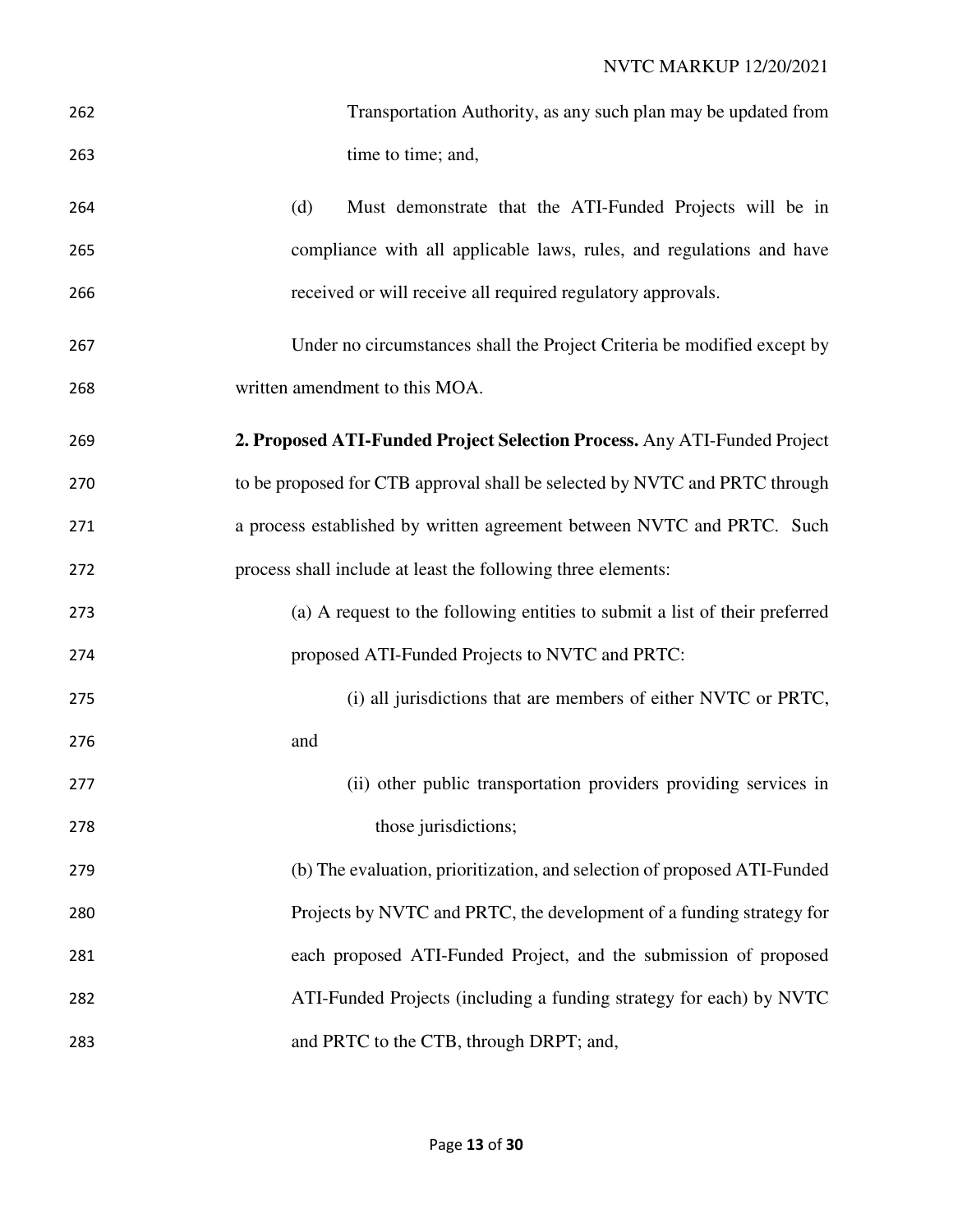| 284 | (c) A public hearing held by NVTC and PRTC prior to NVTC and                      |  |  |  |  |
|-----|-----------------------------------------------------------------------------------|--|--|--|--|
| 285 | PRTC's selection of proposed ATI-Funded Projects for submission to                |  |  |  |  |
| 286 | the CTB.                                                                          |  |  |  |  |
| 287 | Financing of ATI-Funded Projects; No Recourse<br>against<br>3.                    |  |  |  |  |
| 288 | <b>Commonwealth.</b> NVTC and PRTC may use ATI funds appropriated by the          |  |  |  |  |
| 289 | General Assembly and allocated by the CTB to NVTC and PRTC to support the         |  |  |  |  |
| 290 | financing of approved ATI-Funded Projects.                                        |  |  |  |  |
| 291 | NVTC and PRTC, respectively, are solely responsible for obtaining and             |  |  |  |  |
| 292 | repaying all NVTC ATI-Related Debt and PRTC ATI-Related Debt at their own         |  |  |  |  |
| 293 | respective cost and risk, and without recourse to the Commonwealth of Virginia,   |  |  |  |  |
| 294 | the CTB, VDOT, and/or DRPT, for any ATI-Funded Project.                           |  |  |  |  |
| 295 | The Commonwealth of Virginia, the CTB, VDOT, and DRPT shall have                  |  |  |  |  |
| 296 | no liability for any (i) NVTC ATI-Related Debt or NVTC ATI-Related Debt           |  |  |  |  |
| 297 | Service, (ii) PRTC ATI-Related Debt or PRTC ATI-Related Debt Service, or          |  |  |  |  |
| 298 | (iii) any other sum secured by or accruing under any financing document entered   |  |  |  |  |
| 299 | into by NVTC or PRTC as a result of this MOA. No document evidencing or           |  |  |  |  |
| 300 | associated with any NVTC ATI-Related Debt or PRTC ATI-Related Debt shall          |  |  |  |  |
| 301 | contain any provisions whereby a trustee would be entitled to seek any damages    |  |  |  |  |
| 302 | or other amounts from the Commonwealth of Virginia, CTB, VDOT, or DRPT            |  |  |  |  |
| 303 | due to any breach of this MOA.                                                    |  |  |  |  |
| 304 | Each bond, promissory note, or other document evidencing NVTC ATI-                |  |  |  |  |
| 305 | Related Debt or PRTC ATI-Related Debt must include a conspicuous recital on       |  |  |  |  |
| 306 | its face stating: (a) payment of the principal and interest does not constitute a |  |  |  |  |
| 307 | claim against VDOT's interest in I-95, I-395, or any part thereof; (b) payment is |  |  |  |  |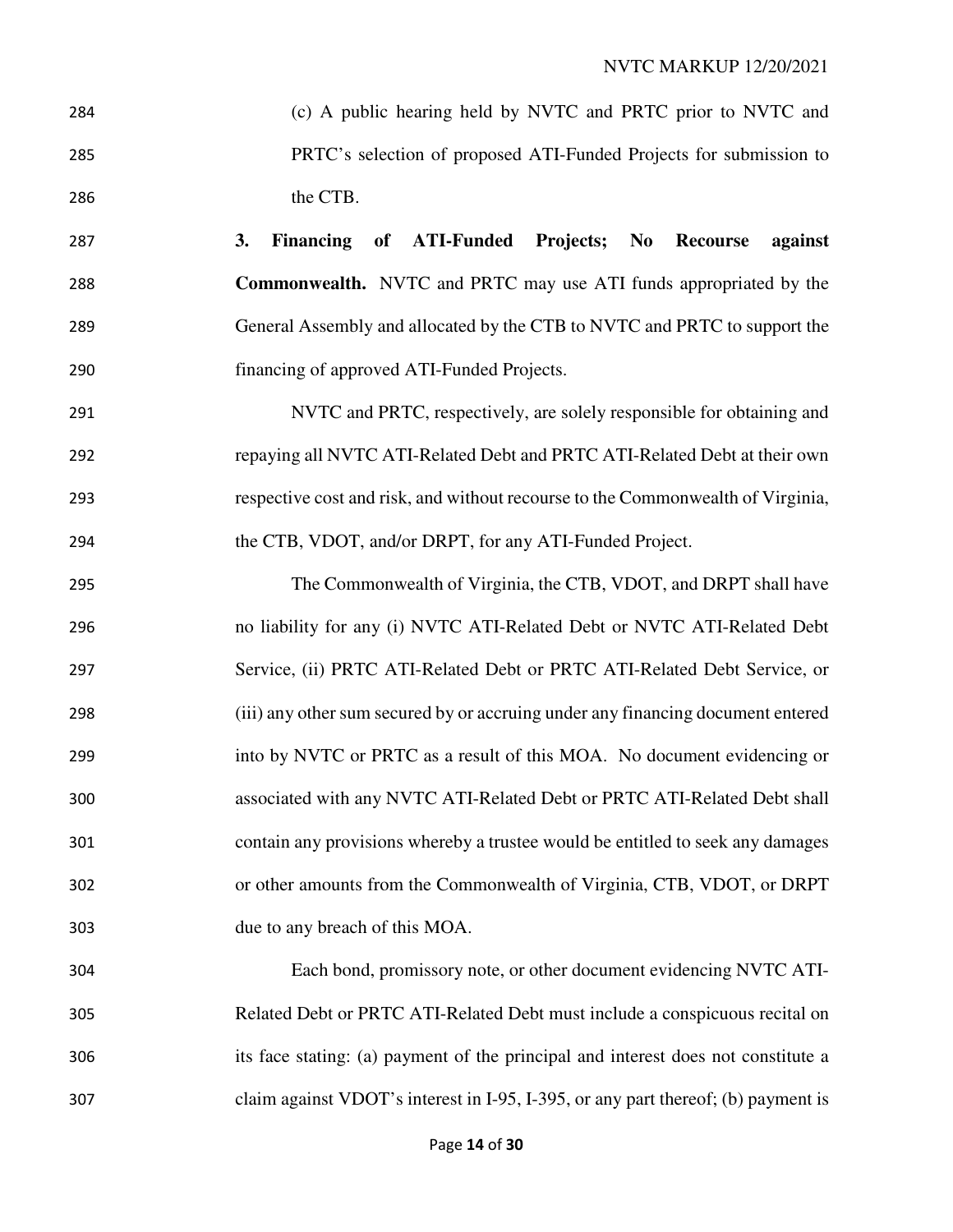not an obligation of the Commonwealth of Virginia, VDOT, DRPT, the CTB, or any other agency, instrumentality, or political subdivision of the Commonwealth of Virginia (including NVTC's or PRTC's member jurisdictions, as applicable), moral or otherwise; and (c) neither the full faith and credit nor the taxing power of the Commonwealth of Virginia, VDOT, DRPT, the CTB, or any other agency, instrumentality, or political subdivision of the Commonwealth of Virginia, (including NVTC's or PRTC's member jurisdictions, as applicable) is pledged to the payment of the principal and interest on such NVTC ATI-Related Debt or PRTC ATI-Related Debt.

NVTC and PRTC shall not enter into agreements with holders of any NVTC ATI-Related Debt or PRTC ATI-Related Debt incurred by NVTC, PRTC, or their member jurisdictions that contain a pledge or claim on the ATI funds or NVTC or PRTC's interest in the ATI funds under this MOA except such debt issued for ATI-Funded Projects. If, despite such efforts, ATI funds are applied to satisfy any debt of NVTC or PRTC that is not properly payable out of ATI funds in accordance with this MOA and state and federal law, NVTC or PRTC as applicable shall reimburse DRPT (which in turn shall reimburse VDOT an equal amount) in full any such ATI funds or accounts from any other available revenues other than the ATI funds.

**4**. **Monitoring.** NVTC and PRTC shall provide jointly an annual report to the CTB within 120 days of the end of NVTC's and PRTC's fiscal year. The report shall contain at a minimum the following four items: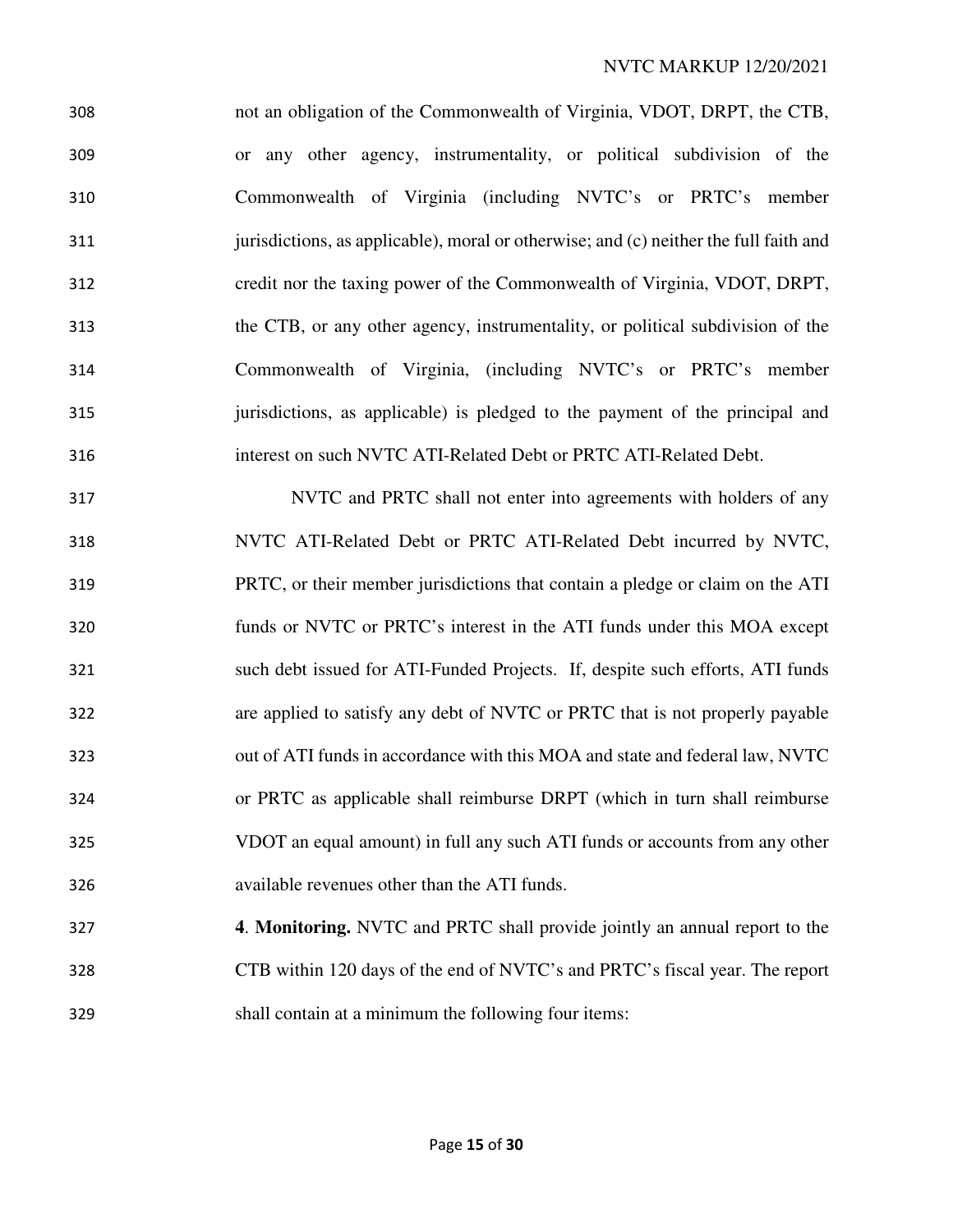- (a) A description of the ATI-Funded Projects selected for funding in the past fiscal year and the benefits that were the basis for evaluation and selection of each such ATI-Funded Projects;
- (b) Starting five years after the effective date of this MOA, a review of the ATI-Funded Projects funded in past fiscal years describing the degree to which the expected benefits were realized or are being realized; (c) In the event that an ATI-Funded Project is not providing substantially similar benefits to those that were the basis for evaluation and selection of the ATI-Funded Project, the report shall evaluate the viability of a plan to either (i) modify such ATI-Funded Project, or (ii) redeploy assets in such ATI-Funded Project to other eligible ATI-Funded Projects that are expected to provide greater benefits; and,
- (d) The proposed uses of: (i) residual, unobligated balances of ATI funds carried over from prior years, and (ii) interest earned on such ATI funds. **5. Accounting.** NVTC and PRTC shall each receive and manage, as a fiduciary, the ATI funds appropriated by the General Assembly, allocated by the CTB, and transferred to them by DRPT. NVTC and PRTC shall each create and maintain all funds and accounts containing the ATI funds separate and apart from all other funds and accounts of NVTC and PRTC. Said funds shall constitute a "special revenue fund" as defined by the Governmental Accounting Standards Board. The revenues and expenses relating to the use of the ATI funds and the ATI-Funded Projects undertaken shall not be commingled with any other funds, accounts, venues, or expenses of NVTC or PRTC. NVTC and PRTC shall each report for the ATI-Funded Projects financed by ATI funds provided by this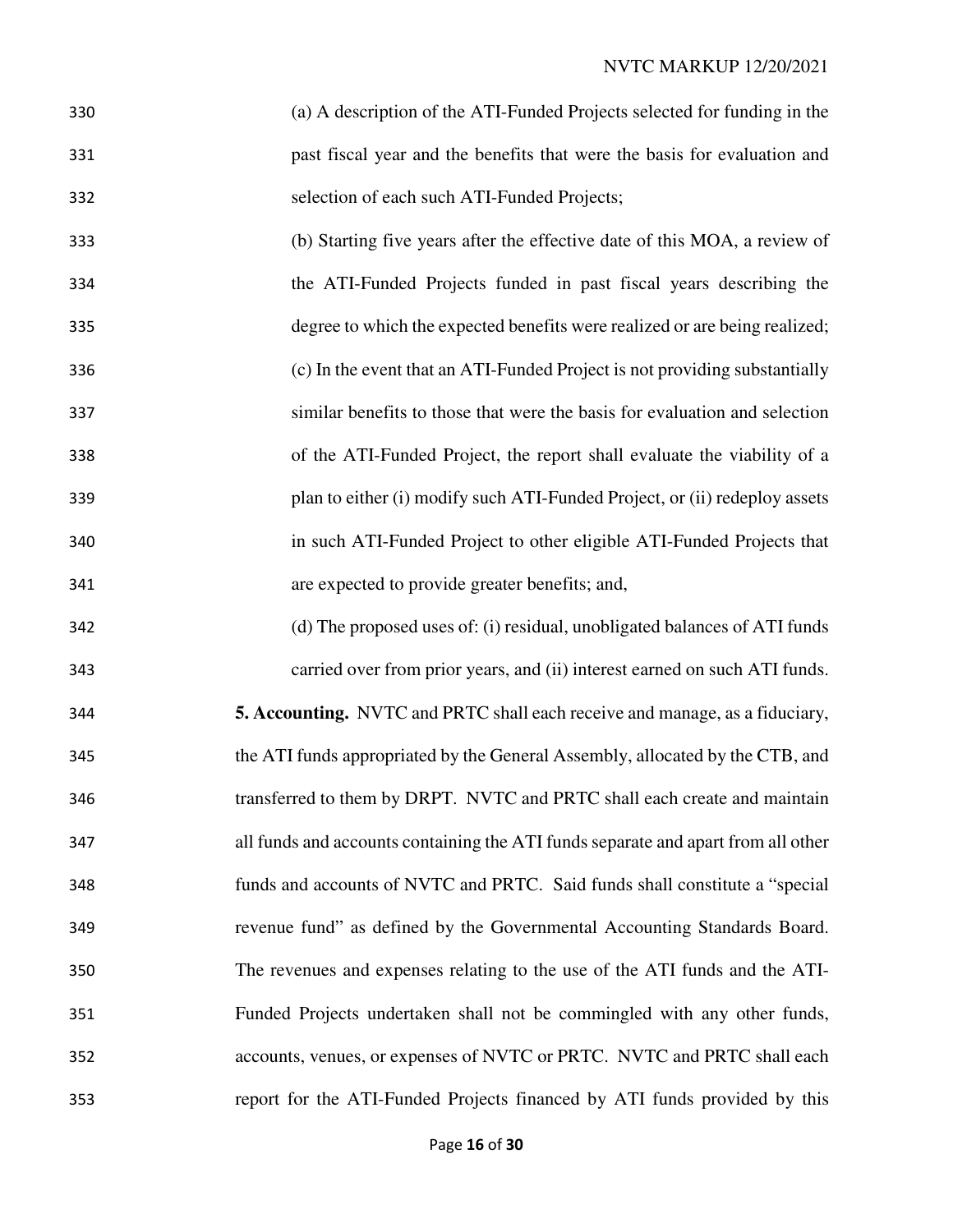- MOA and reported as an applicable special revenue fund within their financial statements. Expenditures will be recorded and reported for each ATI-Funded Project.
- All ATI funds transferred to NVTC and PRTC pursuant to the terms of this MOA shall be held by NVTC and PRTC in accounts with a financial institution under an arrangement that, to the extent reasonably practicable, preclude such funds from being an asset subject to the claims of creditors of NVTC and PRTC, other than (i) a holder of NVTC ATI-Related Debt or PRTC ATI-Related Debt, or (ii) other claims related to the ATI-Funded Projects undertaken in accordance with this MOA.
- **6. Quality Management**. NVTC and PRTC shall be responsible for all quality assurance and quality control activities necessary to properly manage the funding of the development, design, construction, purchases, acquisition, operation, and maintenance of any ATI-Funded Project they have undertaken pursuant to this MOA, and will develop and provide to VDOT and DRPT for information purposes NVTC's and PRTC's manuals, policies, and procedures.
- **7. Public Information.** During the term of this MOA, NVTC and PRTC shall provide information to the public concerning the ATI-Funded Projects they have undertaken, including any public meetings and public hearing that may be required by law or regulation.
- **8. Regulatory Approvals.** NVTC and PRTC shall obtain, keep in effect, maintain, and comply with all regulatory approvals necessary to fund the development, design, construction, purchases, acquisition, operation, and maintenance of any ATI-Funded Projects.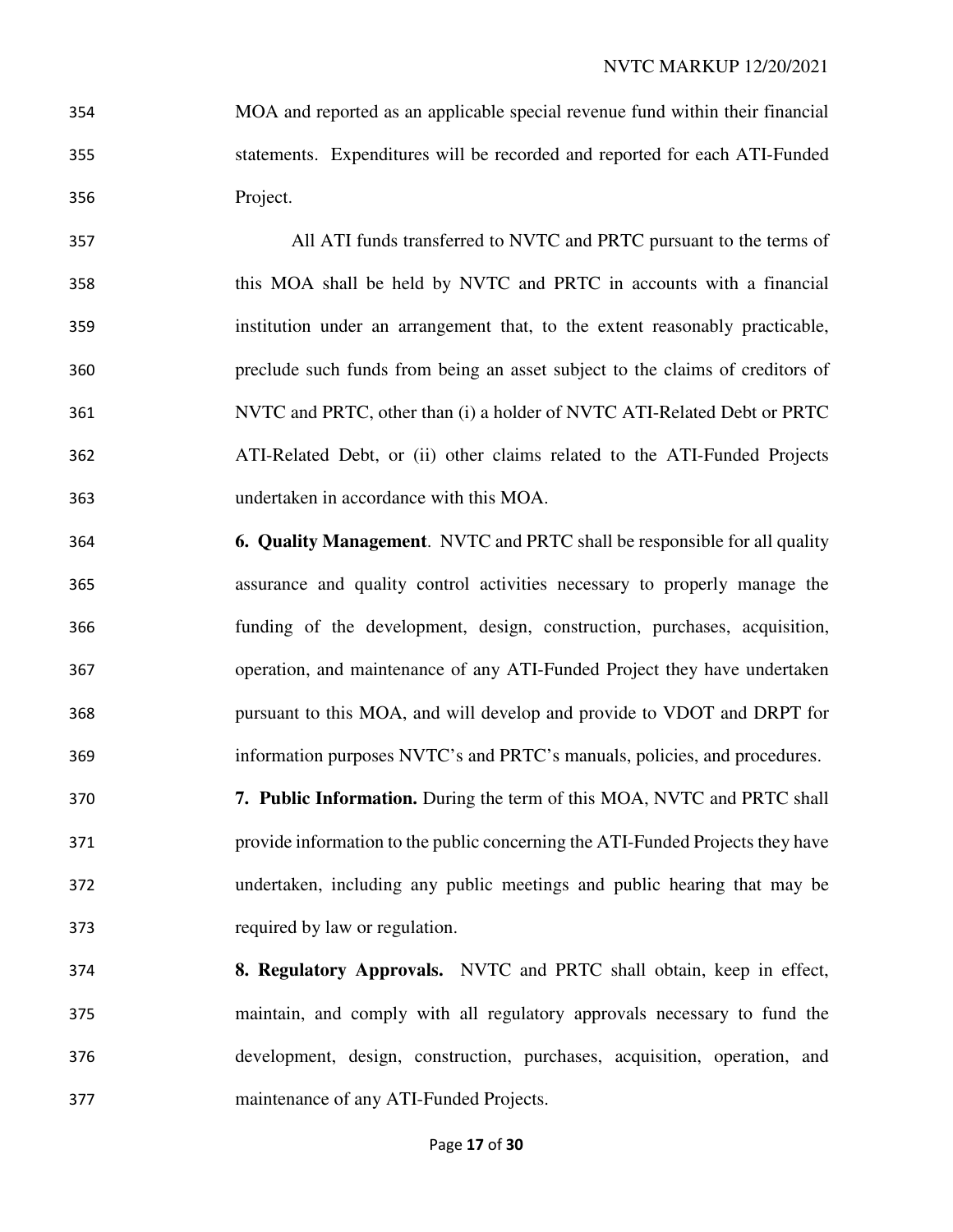**9. Contracting Practices.** During the term of this MOA, NVTC and PRTC covenant and agree that, with respect to the ATI-Funded Projects they have undertaken, they will comply with all requirements of state and federal laws relating to anti-discrimination, including (without limitation) Titles VI and VII of the Civil Rights Act of 1964, as amended, and the Americans with Disabilities Act, and shall contractually require the same of all contractors, subcontractors, vendors, and recipients of any ATI funds. NVTC and PRTC recognize the importance of the participation of minority, women-owned and small businesses through the federal and local Disadvantaged Business Enterprise programs and will abide by such programs in implementing ATI-Funded Projects.

NVTC and PRTC shall comply with all applicable federal requirements, including those applicable to highways that are part of the National Highway System.

**10. Losses.** "Losses" are losses actually suffered or incurred arising from: (a) any failure by NVTC or PRTC to comply with, to observe or to perform in any material respect any of the covenants, obligations, agreements, terms or conditions in this MOA, or any breach by NVTC or PRTC of its representations or warranties in this MOA; (b) any actual or willful misconduct or negligence of NVTC or PRTC, their employees or agents in direct connection with the I-95/I-395 Project or any related ATI-Funded Projects; (c) any actual or alleged patent or copyright infringement or other actual or alleged improper appropriation or use of trade secrets, patents, proprietary information, know-how, trademarked, or service-marked materials, equipment devices or processes, copyright rights or inventions by NVTC or PRTC in direct connection with the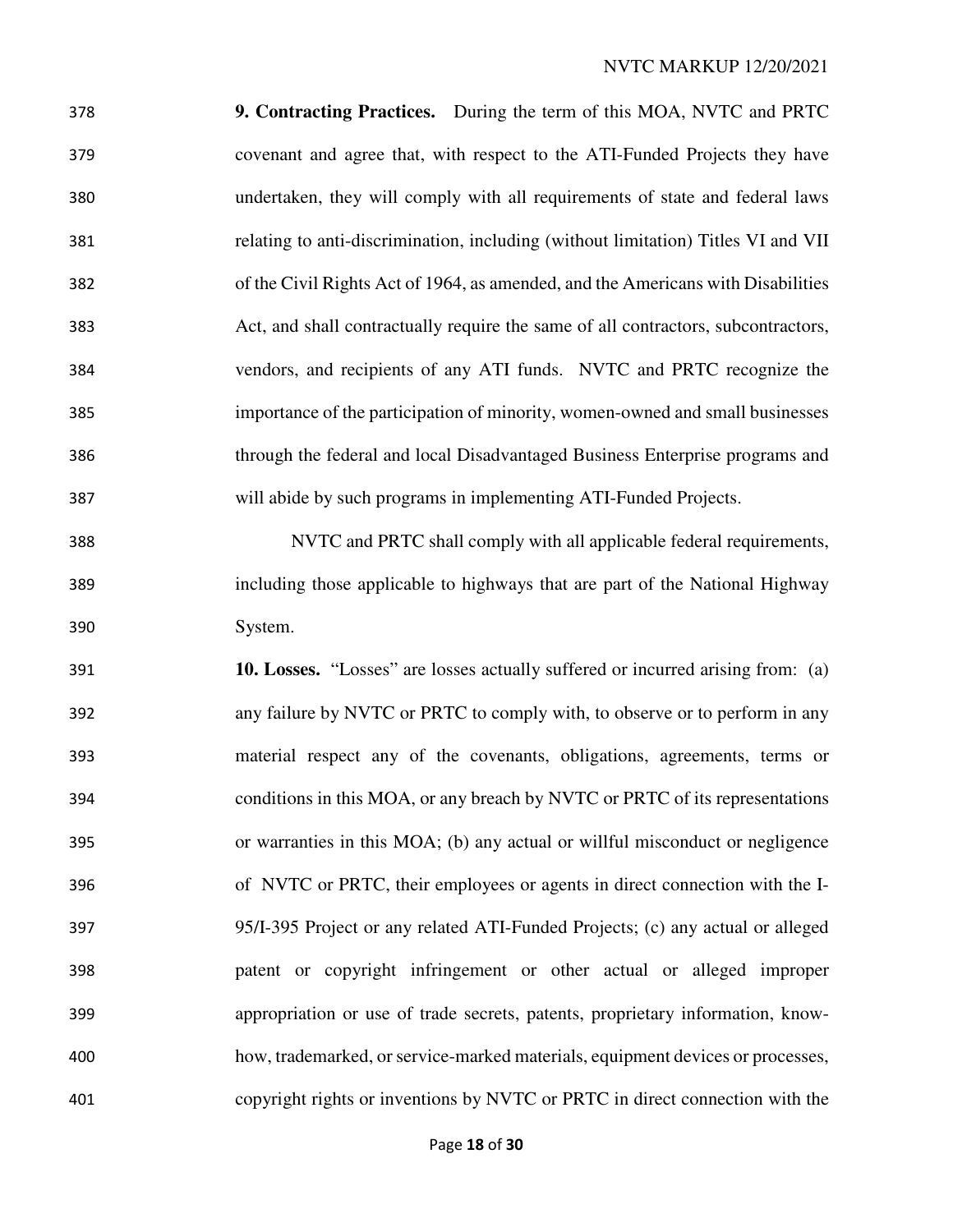| 402 | I-95/I-395 Project or any related ATI-Funded Projects; (d) any inverse           |
|-----|----------------------------------------------------------------------------------|
| 403 | condemnation, trespass, nuisance, or similar taking of or harm to real property  |
| 404 | committed or caused by NVTC or PRTC, their employees, or agents in direct        |
| 405 | connection with the I-95/I-395 Project; or (e) any assumed liabilities.          |
| 406 | NVTC and PRTC shall each include the Commonwealth of Virginia, the               |
| 407 | CTB, VDOT, DRPT, and their officers, employees, and agents, (collectively        |
| 408 | "State Indemnitees") as additional insureds on NVTC and PRTC's insurance         |
| 409 | policies so the State Indemnitees are protected from and against any Losses.     |
| 410 | In addition, NVTC and PRTC shall contractually require their                     |
| 411 | contractors, subcontractors, vendors, and others providing goods or performing   |
| 412 | services related to any ATI-Funded Project to indemnify the State Indemnitees    |
| 413 | against any Losses.                                                              |
| 414 | All insurance purchased by NVTC and PRTC or their contractors                    |
| 415 | pursuant to this section shall name each of the State Indemnitees as additional  |
| 416 | insureds. This provision shall survive the expiration or earlier termination of  |
| 417 | this MOA.                                                                        |
| 418 | In the event any third-party claim to which this section II.D.10 applies is      |
| 419 | asserted in writing against a State Indemnitee, VDOT and/or DRPT will as         |
| 420 | promptly as practicable notify NVTC and PRTC in writing of such claim, which     |
| 421 | shall include a copy and any related correspondence or documentation from the    |
| 422 | third party asserting the claim. However, any failure to give such prompt notice |
| 423 | shall not constitute a waiver of any rights of any State Indemnitee unless such  |
| 424 | failure limits or precludes the availability of those rights.                    |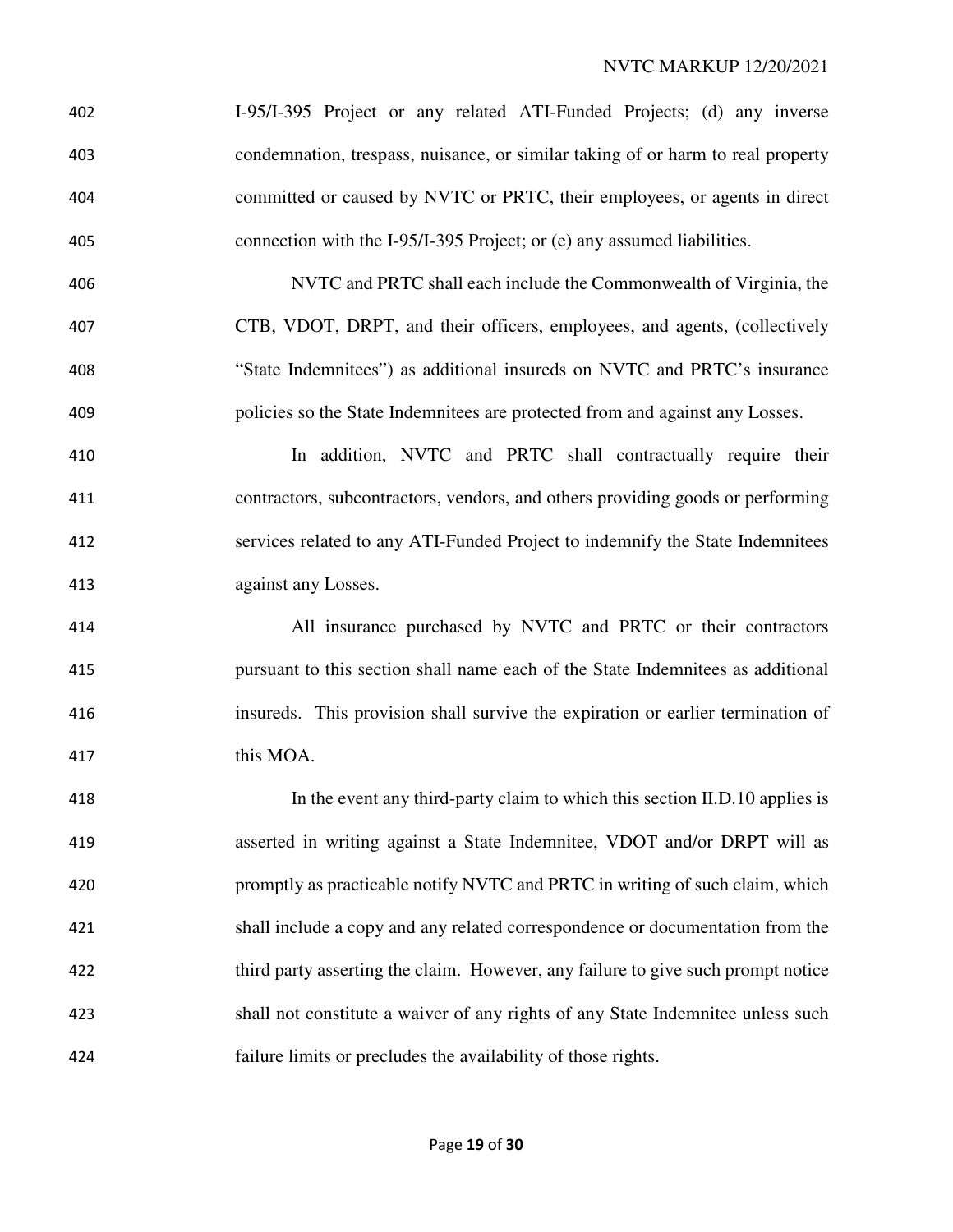**11. Records.** NVTC and PRTC agree to provide DRPT and VDOT access to all records relating to ATI-Funded Projects. Further, NVTC and PRTC will provide all such records for inspection and audit by VDOT, DRPT, and federal agencies including (without limitation) the United States Department of Transportation, the FHWA, and the Federal Transit Administration, or their designees, upon reasonable notice at all times during the term of this MOA. NVTC and PRTC agree promptly to furnish to VDOT and DRPT copies of all reports and notices they deliver to bondholders or other credit providers or any trustee relating to the use of the ATI funds.

**III. Term.** Unless this MOA is otherwise terminated in accordance with Section VII below, the term of this MOA shall commence on the date last signed by the Parties ("the Effective Date") and shall expire concurrent with the expiration or termination of the ARCA (as may be amended and restated from time to time).

**IV. Temporal Limit on Debt and Pay-As-You\_Go Financing.** NVTC and PRTC shall not incur any NVTC ATI-Related Debt or PRTC ATI-Related Debt that is dependent on ATI funds and which matures or extends beyond the term of this MOA. If this MOA is terminated in accordance with Section VII, or expires due to the termination of the ARCA, and there is outstanding NVTC ATI-Related Debt or PRTC ATI-Related Debt for which ATI funds have been pledged to pay NVTC ATI-Related Debt Service or PRTC ATI-Related Debt Service, or there are pay-as-you-go ATI-Funded Projects that are not complete (and provided the use of ATI funds to pay NVTC ATI-Related Debt Service or PRTC ATI-Related Debt Service or the costs of the pay-as-you-go ATI-Funded Projects is not a misuse of ATI funds under this MOA and the cause or basis of the termination), then tolls shall continue to be imposed on the I-95/I-395 Project (in the case of expiration of this MOA due to the termination of the ARCA, the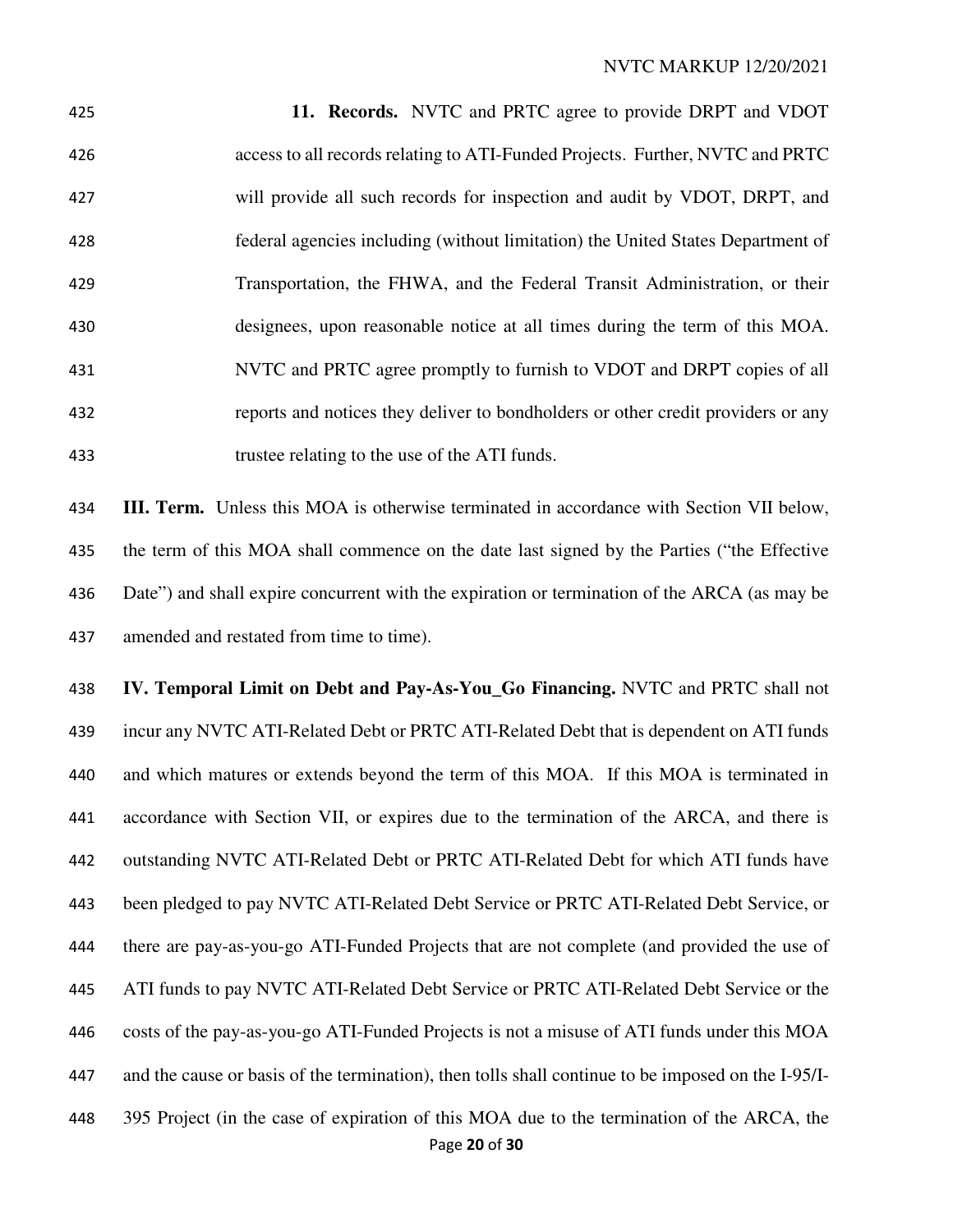continuation of such tolls being subject to CTB approval) and the CTB will allocate 395 Revenues in an amount sufficient, if available, to pay NVTC ATI-Related Debt Service or PRTC ATI-Related Debt Service, as applicable, or to complete the pay-as-you-go ATI-Funded Projects. However, for pay-as-you-go ATI-Funded Projects the CTB will not approve funding for more a two-year period after termination of the MOA. For pay-as-you-go ATI-Funded Projects that are capital improvement projects with completion dates more than two years past the termination of the MOA, NVTC and/or PRTC, as applicable, shall use best efforts to obtain additional funding necessary to complete the project. If NVTC and/or PRTC knows it will not be able to obtain additional funding to complete such a project, it shall terminate the project as soon as practicable after gaining such knowledge. No new projects may be funded with the ATI funds after any delivery of a written notice of termination under Section VII.

**V. Entire Agreement.** This MOA constitutes the entire and exclusive agreement among the Parties relating to the specific matters covered. All prior written, and prior or contemporaneous verbal agreements, understandings, and representations are superseded, revoked, and rendered ineffective for any purpose.

**VI. Amendment.** This MOA may be modified only in writing signed by all Parties or their 465 permitted successor(s) or assignee(s).

**VII. Termination**. This MOA may be terminated (a) by a non-breaching Party for material non-compliance with this MOA that has not either been remedied, or a remedy commenced and diligently pursued thereafter, within 120 days after written notice to the breaching Party from a non-breaching Party, or (b) by written agreement of the Parties. However, prior to any 470 termination, the Parties shall meet and confer to make a good faith attempt to resolve any non-compliance issues as follows. Within 30 days of the notice, the Commissioner of Highways,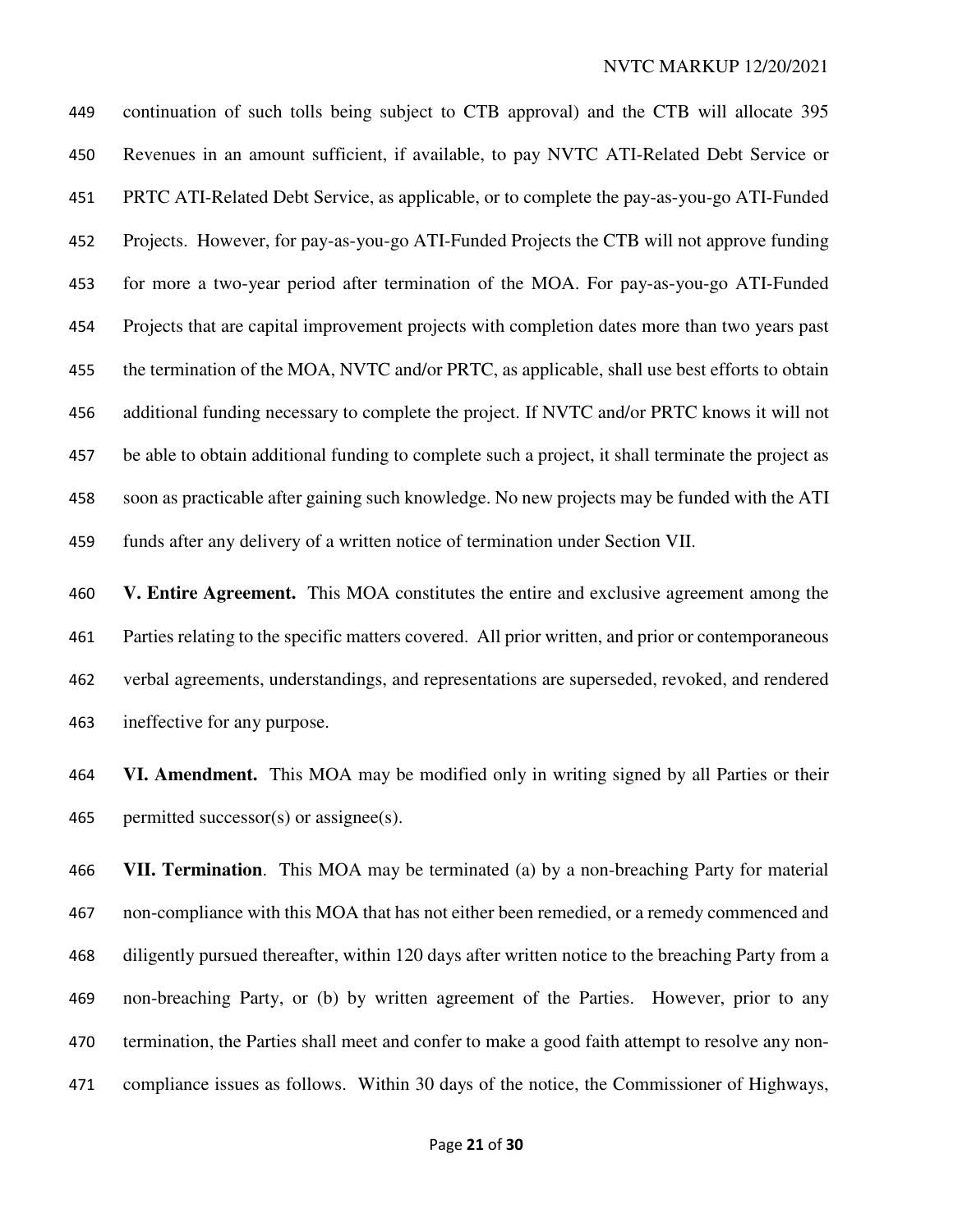| 472                                           | the Director of DRPT, the NVTC Executive Director, and the PRTC Executive Director shall                                                                                  |
|-----------------------------------------------|---------------------------------------------------------------------------------------------------------------------------------------------------------------------------|
| 473                                           | meet to discuss resolution of the non-compliance issues. If a resolution cannot be reached                                                                                |
| 474                                           | within 30 days, the Secretary of Transportation and the Chairman of NVTC and the Chairman                                                                                 |
| 475                                           | of PRTC shall meet within 30 days to discuss resolution of the non-compliance issues. If a                                                                                |
| 476                                           | resolution cannot be agreed within 30 days, the termination shall be effective as set forth in the                                                                        |
| 477                                           | written notice and in accordance with this MOA.                                                                                                                           |
| 478                                           | VIII. Notices. Notices shall be in writing and addressed as follows:                                                                                                      |
| 479                                           | If to NVTC:                                                                                                                                                               |
| 480<br>481<br>482<br>483<br>484<br>485        | <b>Executive Director</b><br>Northern Virginia Transportation Commission<br>2300 Wilson Boulevard, Suite 230620<br>Arlington, VA 22201<br>Fax: (703) 524-1756             |
| 486                                           | If to PRTC:                                                                                                                                                               |
| 487<br>488<br>489<br>490<br>491<br>492<br>493 | <b>Executive Director</b><br>Potomac and Rappahannock Transportation Commission<br>14700 Potomac Mills Road<br>Woodbridge, VA 22192<br>Fax: (703) 583-1377<br>If to VDOT: |
| 494<br>495<br>496<br>497<br>498<br>499        | Virginia Department of Transportation<br>1401 East Broad Street<br>Richmond, Virginia 23219<br>Attn: Commissioner of Highways<br>Fax: (804) 786-2940                      |
| 500<br>501<br>502<br>503<br>504<br>505<br>506 | With a copy to:<br>Office of the Attorney General<br><b>Chief, Transportation Section</b><br>202 North Ninth Street<br>Richmond, Virginia 23219<br>Fax: (804) 692-1647    |
| 507<br>508                                    | If to DRPT:                                                                                                                                                               |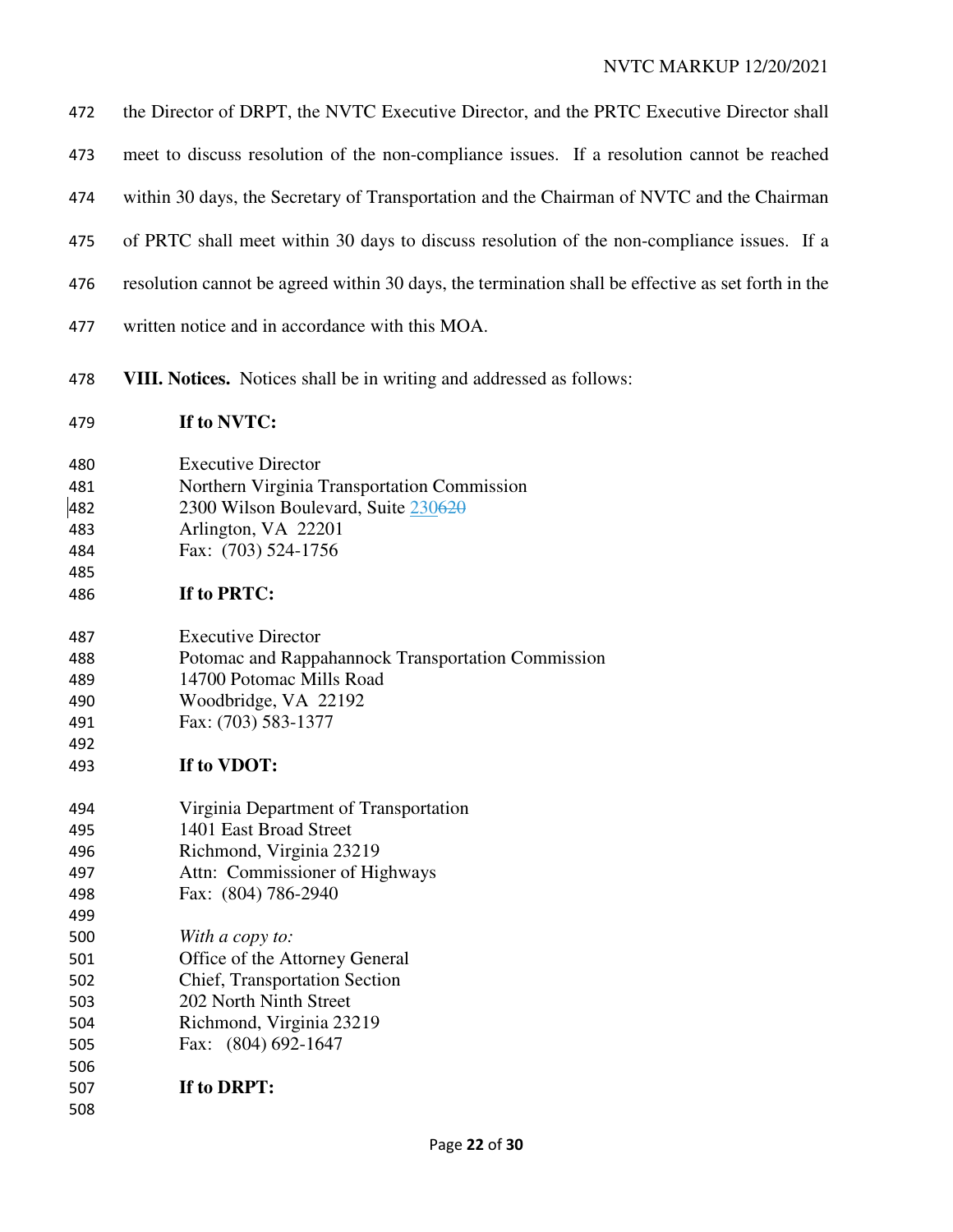| 509<br>510<br>511<br>512 | Department of Rail & Public Transportation<br>600 East Main Street<br>Richmond, VA 23219<br>Director<br>Attn: |
|--------------------------|---------------------------------------------------------------------------------------------------------------|
| 513                      | 804 225 3752<br>Fax:                                                                                          |
| 514<br>515               | Any Party may, by notice as specified above, in writing designate an additional or a                          |
| 516                      | different entity or mailing address to which all such notices should be sent.                                 |
| 517                      | IX. Relationship of the Parties. The relationship of each Party to each other Party shall be                  |
| 518                      | one of an independent contractor, not an agent, partner, lessee, joint venturer, or employee.                 |
| 519                      | X. No Third Party Beneficiaries. Nothing contained in this MOA is intended or shall be                        |
| 520                      | construed as creating or conferring any rights benefits or remedies upon or creating any                      |
| 521                      | obligations of the Parties toward any person or entity not a party to this MOA.                               |
| 522                      | XI. Governing Law. This MOA shall be governed and construed in accordance with the laws                       |
| 523                      | of the Commonwealth of Virginia, without regard for conflict of laws principles.                              |
| 524                      | XII. Assignment. This MOA may be assigned only with the written approval of the other                         |
| 525                      | Parties. In the event of an agreed assignment, there will be an amendment to this MOA to                      |
| 526                      | reflect the change in Parties.                                                                                |
| 527                      | XIII. Survival. If any provisions in this MOA are rendered obsolete or ineffective, the Parties               |
| 528                      | agree to negotiate in good faith appropriate amendments to, or replacement of such provisions,                |
| 529                      | to restore and carry out the original purposes to the extent practicable. If any provision is                 |
| 530                      | rendered void or invalid, all remaining provisions shall survive.                                             |
| 531                      | XIV. Notice of Legal Proceedings. The Parties agree promptly to notify each other if they                     |
| 532                      | become aware of any claim or legal proceeding that could impact the program, projects, and                    |
| 533                      | activities undertaken pursuant to this MOA.                                                                   |
| 534                      | XV. Construction of Agreement. This MOA is intended by the Parties to be construed as a                       |

whole, and indivisible, and its meaning is to be ascertained from the entire instrument. All parts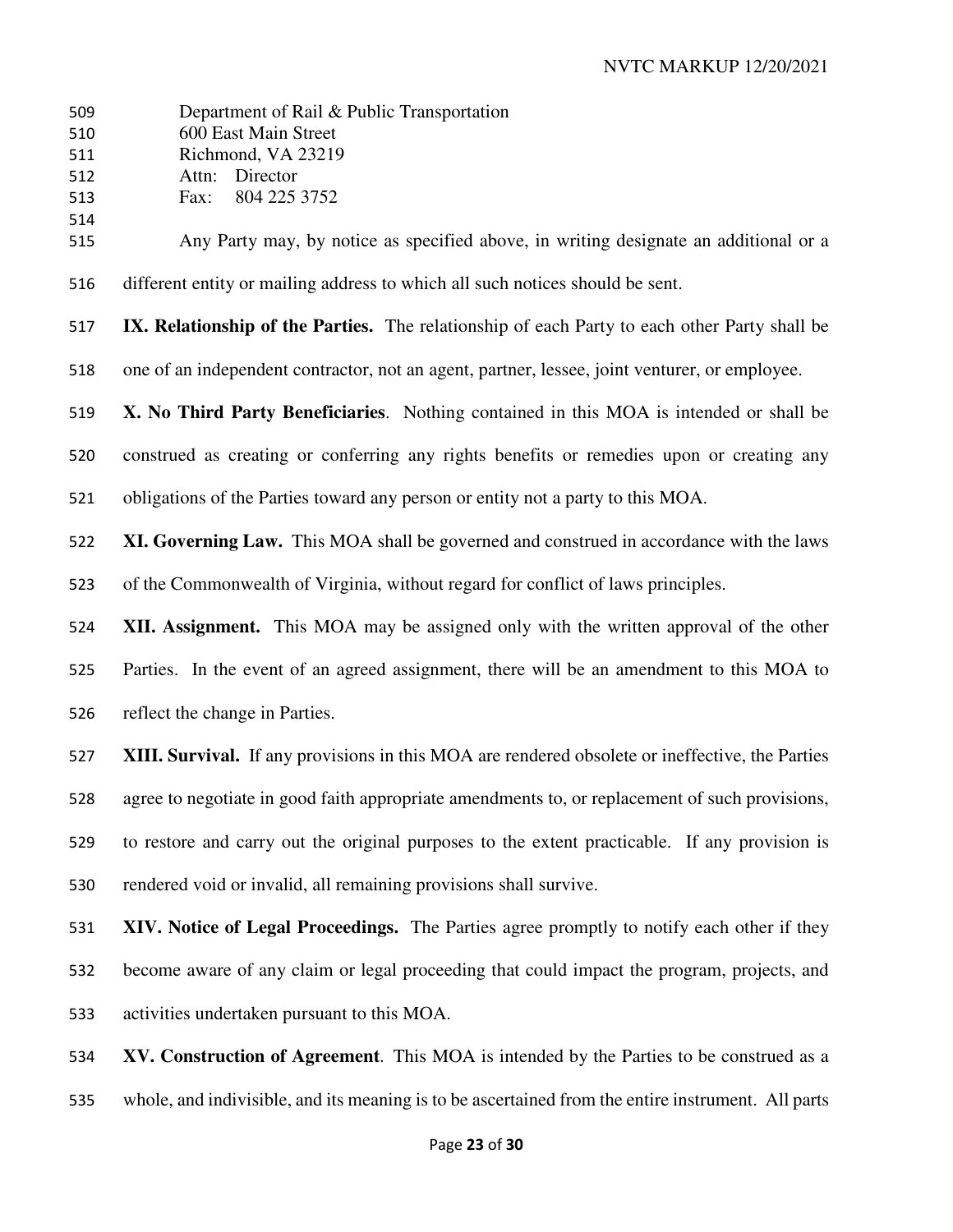| 536 | of the MOA are to be given effect with equal dignity, including but not limited to the recitals at |
|-----|----------------------------------------------------------------------------------------------------|
| 537 | the beginning of this MOA, and all such parts, including the recitals, are to be given full force  |
| 538 | and effect in construing this MOA. No provision of any recital shall be construed as being         |
| 539 | controlled by, or having less force and effect, than any other part of this MOA because the        |
| 540 | provision is set forth in a recital.                                                               |
| 541 | XVI. No Personal Liability. This MOA shall not be construed as creating any personal               |
| 542 | liability on the part of any officer, employee, or agent of the Parties.                           |
| 543 | <b>XVII. No Waiver of Sovereign Immunity.</b> Nothing in this MOA shall be deemed a waiver         |
| 544 | of sovereign immunity by any Party.                                                                |
| 545 | <b>XVIII. Appropriations.</b> All obligations of the CTB to allocate ATI funds are subject to      |
| 546 | appropriation by the Virginia General Assembly.                                                    |

*[SIGNATURE PAGES TO FOLLOW]*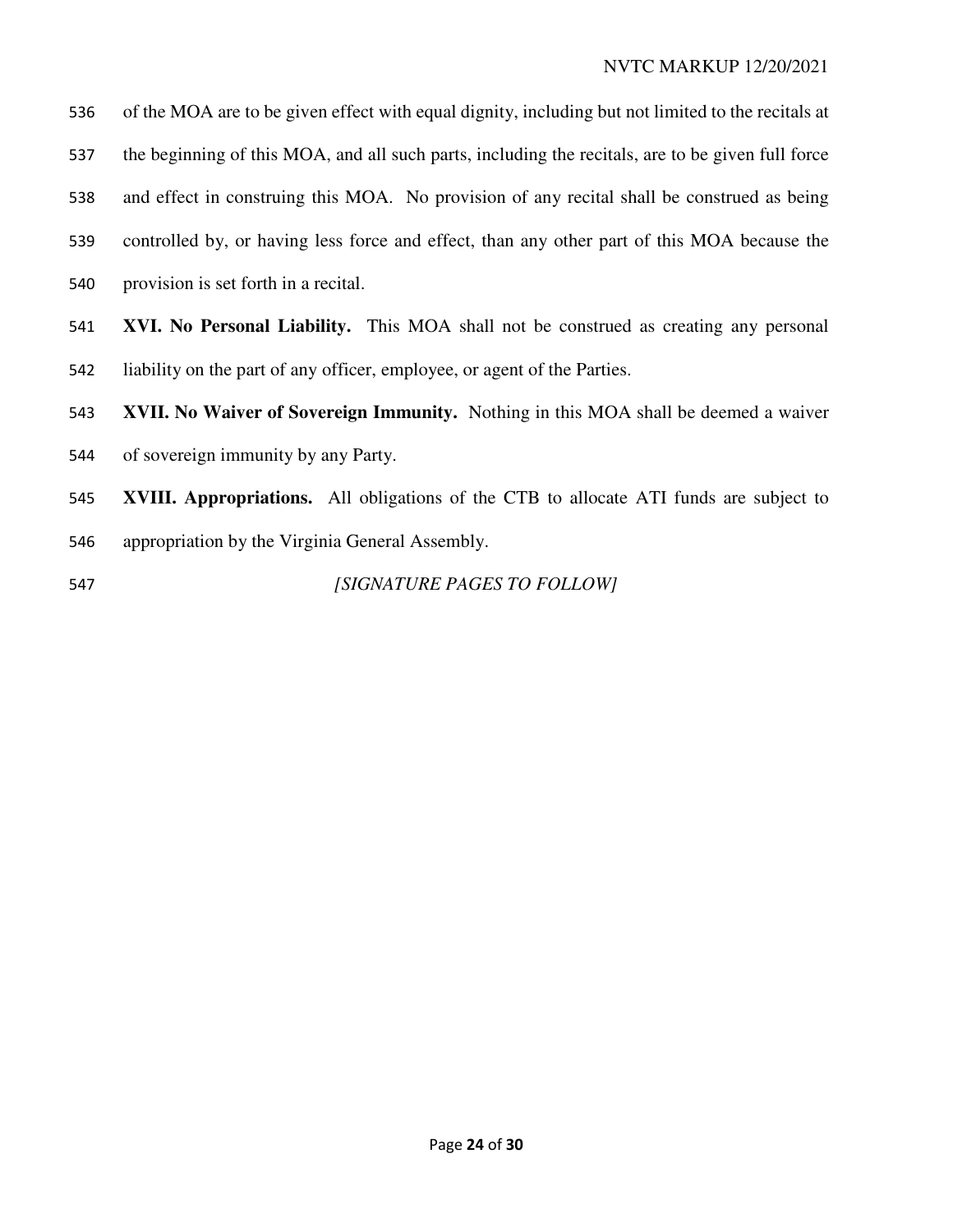### COMMONWEALTH TRANSPORTATION BOARD

\_\_\_\_\_\_\_\_\_\_\_\_\_\_\_\_\_\_\_\_\_\_\_\_\_\_\_\_\_\_\_\_\_\_\_\_\_\_\_\_\_\_\_

The Honorable Shannon Valentine Secretary of Transportation

Date: \_\_\_\_\_\_\_\_\_\_\_\_\_\_\_\_\_\_\_\_\_\_\_\_\_\_\_\_\_\_\_\_\_\_\_\_\_\_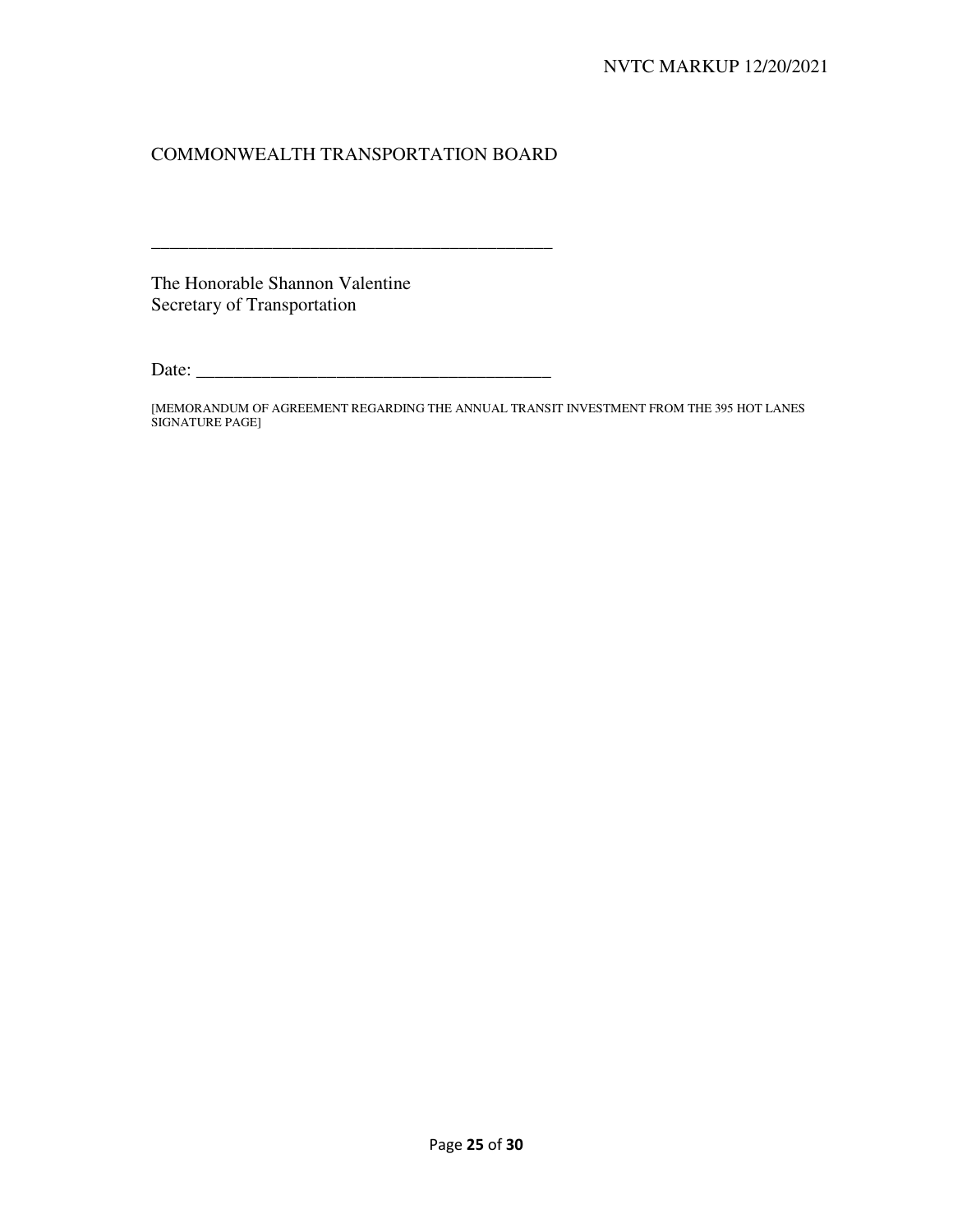## VIRGINIA DEPARTMENT OF TRANSPORTATION

\_\_\_\_\_\_\_\_\_\_\_\_\_\_\_\_\_\_\_\_\_\_\_\_\_\_\_\_\_\_\_\_\_\_\_\_\_\_\_\_\_\_\_\_

Stephen C. Brich, P.E. Commissioner of Highways

Date: \_\_\_\_\_\_\_\_\_\_\_\_\_\_\_\_\_\_\_\_\_\_\_\_\_\_\_\_\_\_\_\_\_\_\_\_\_\_\_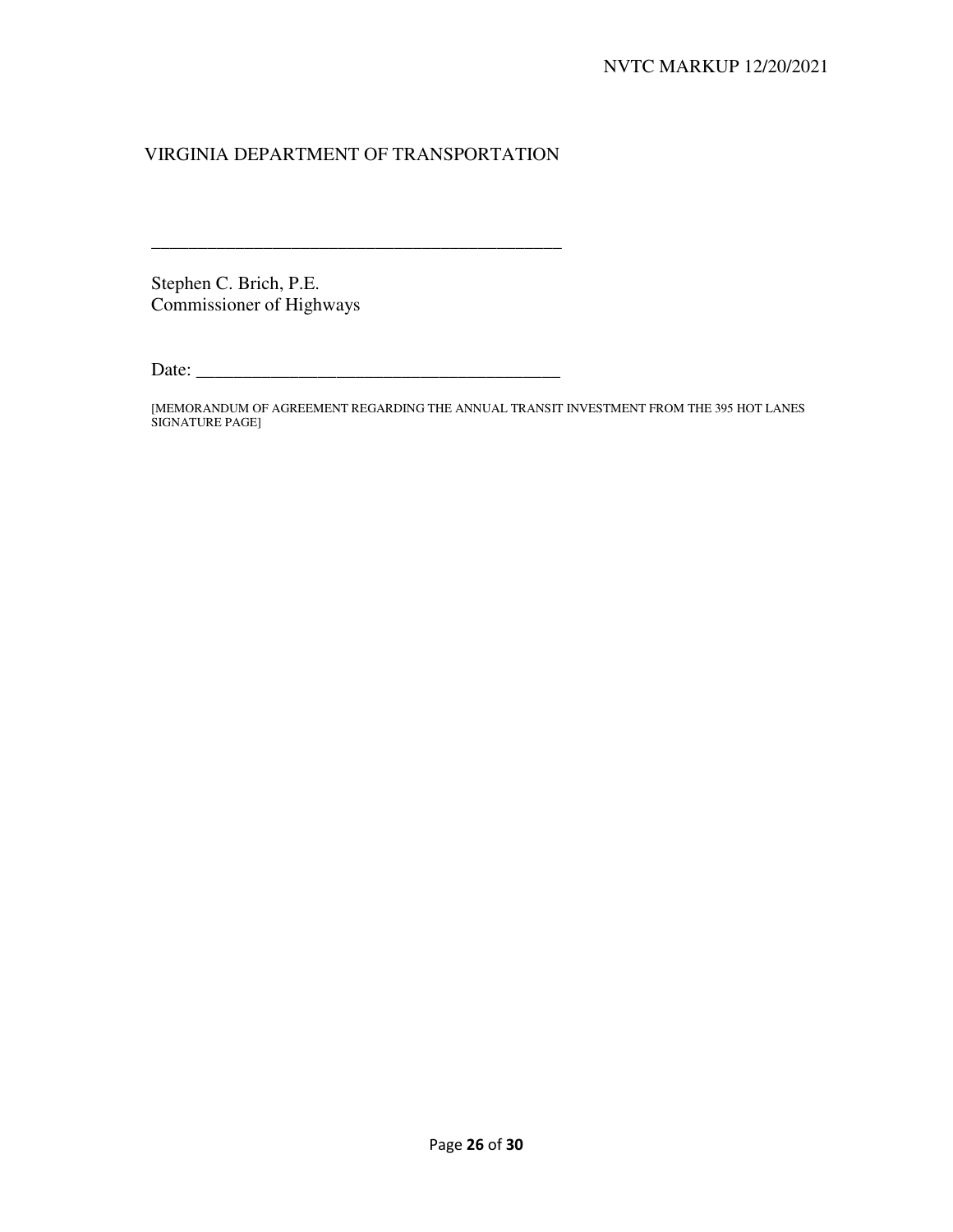## NORTHERN VIRGINIA TRANSPORTATION COMMISSION

Katherine A. Mattice Executive Director

Date: \_\_\_\_\_\_\_\_\_\_\_\_\_\_\_\_\_\_\_\_\_\_\_\_\_\_\_\_\_\_\_\_\_\_\_\_\_\_\_

\_\_\_\_\_\_\_\_\_\_\_\_\_\_\_\_\_\_\_\_\_\_\_\_\_\_\_\_\_\_\_\_\_\_\_\_\_\_\_\_\_\_\_\_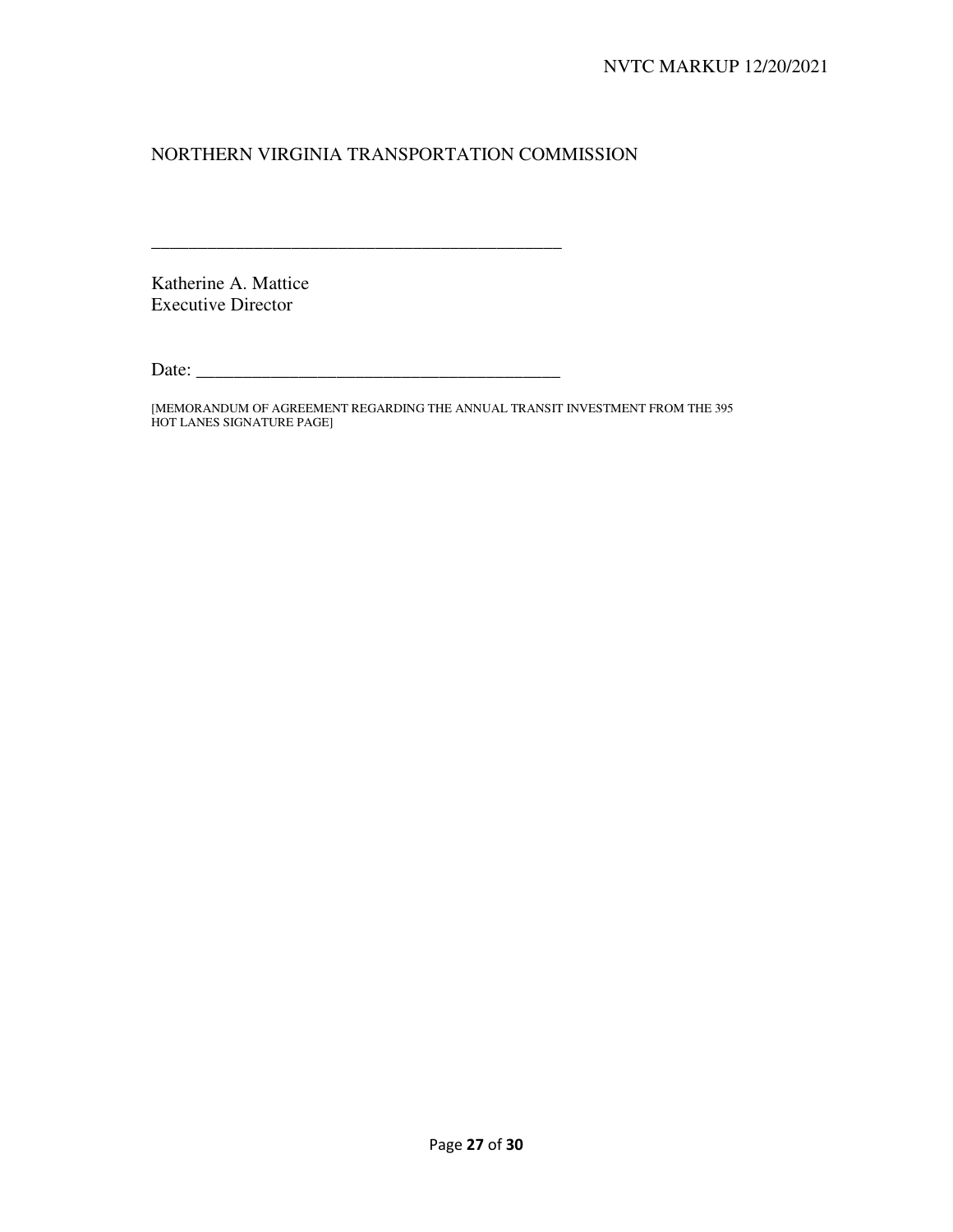## POTOMAC AND RAPPAHANNOCK TRANSPORTATION **COMMISSION**

Robert Schneider Executive Director

Date:\_\_\_\_\_\_\_\_\_\_\_\_\_\_\_\_\_\_\_\_\_\_\_\_\_\_\_\_\_\_\_\_\_\_\_\_\_\_\_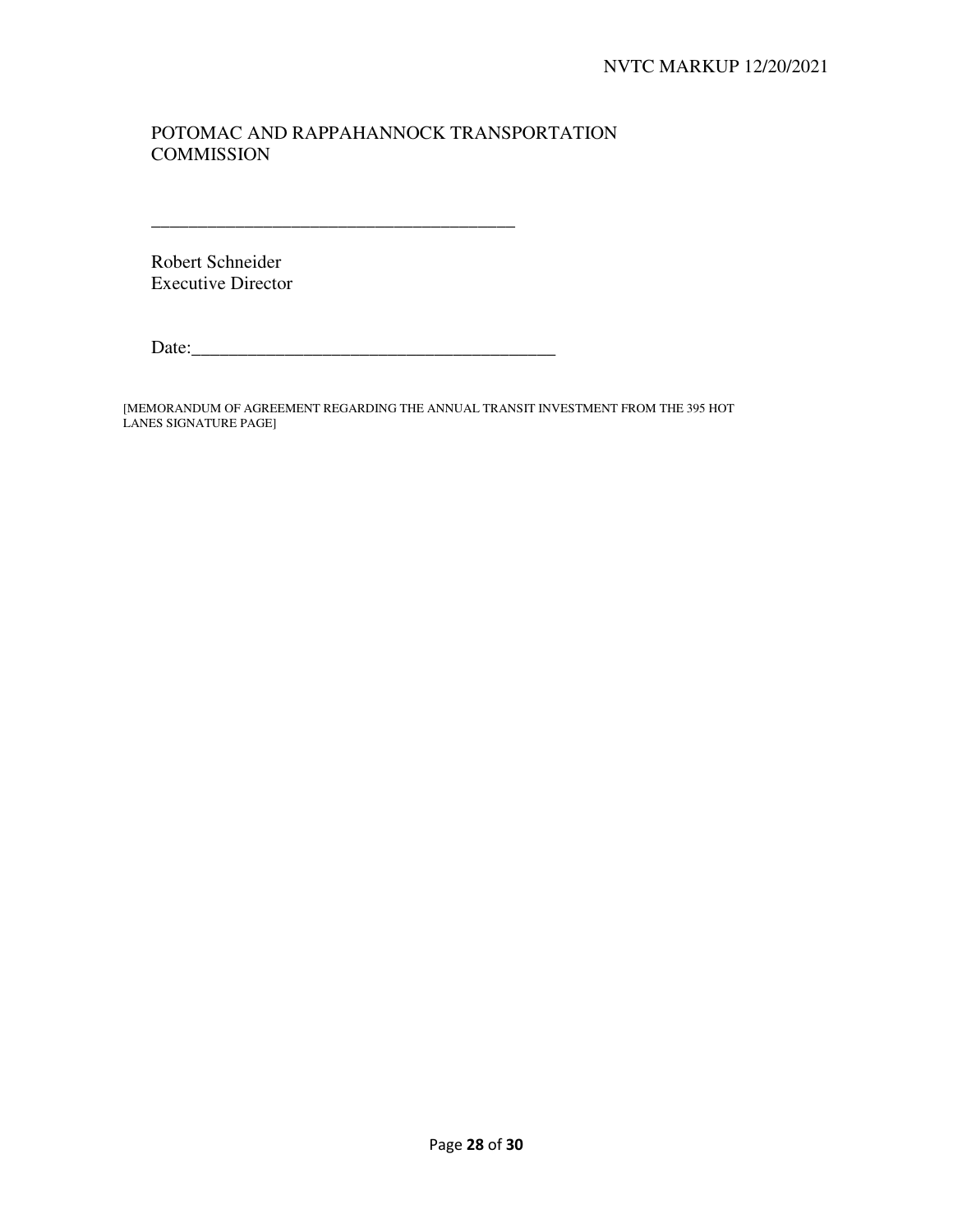# VIRGINIA DEPARTMENT OF RAIL AND PUBLIC TRANSPORTATION

Jennifer Mitchell

Director

Date: \_\_\_\_\_\_\_\_\_\_\_\_\_\_\_\_\_\_\_\_\_\_\_\_\_\_\_\_\_\_\_\_\_\_\_\_\_\_\_

\_\_\_\_\_\_\_\_\_\_\_\_\_\_\_\_\_\_\_\_\_\_\_\_\_\_\_\_\_\_\_\_\_\_\_\_\_\_\_\_\_\_\_\_